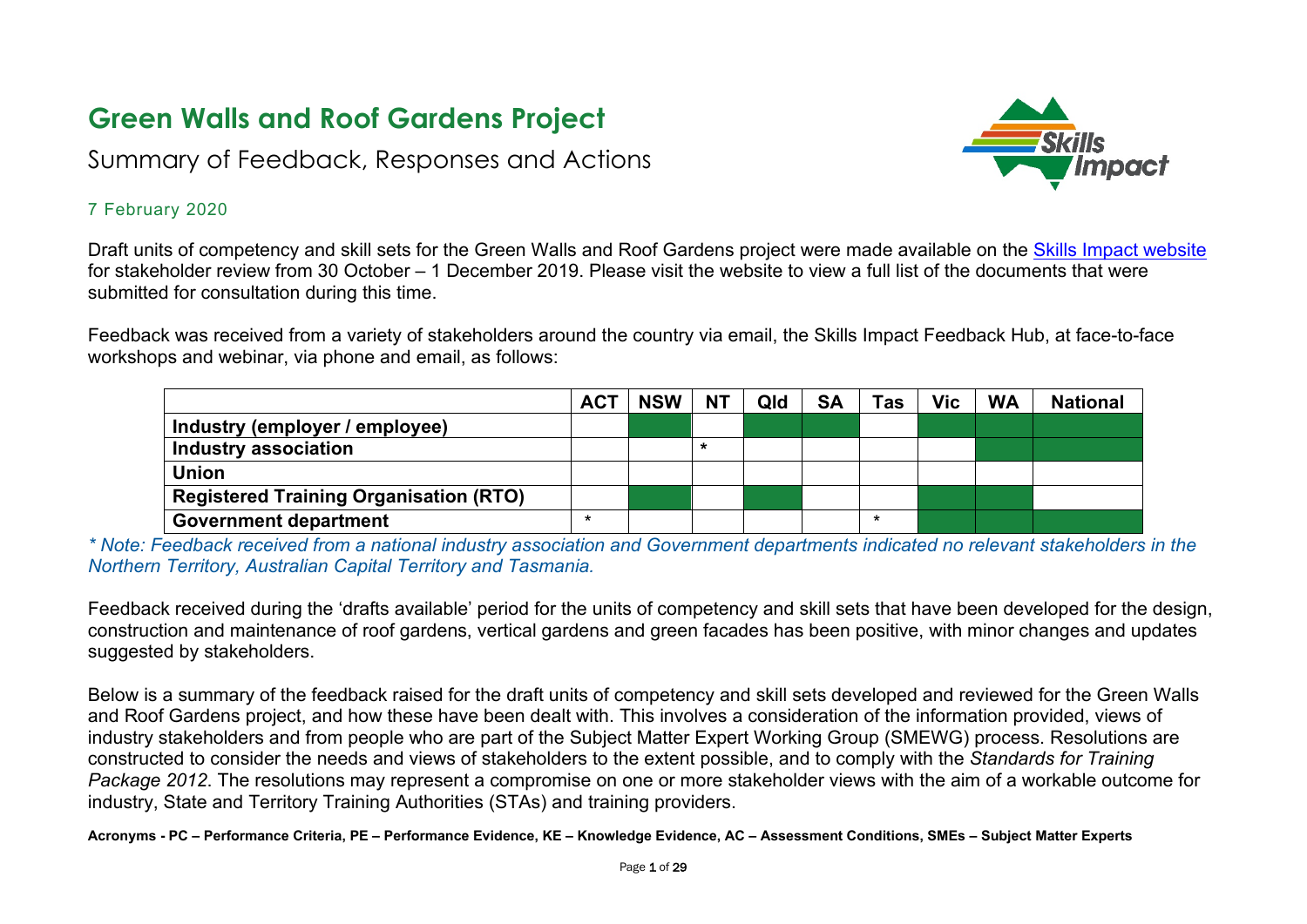### Please use the menu below to navigate to the feedback you wish to view. Table of Contents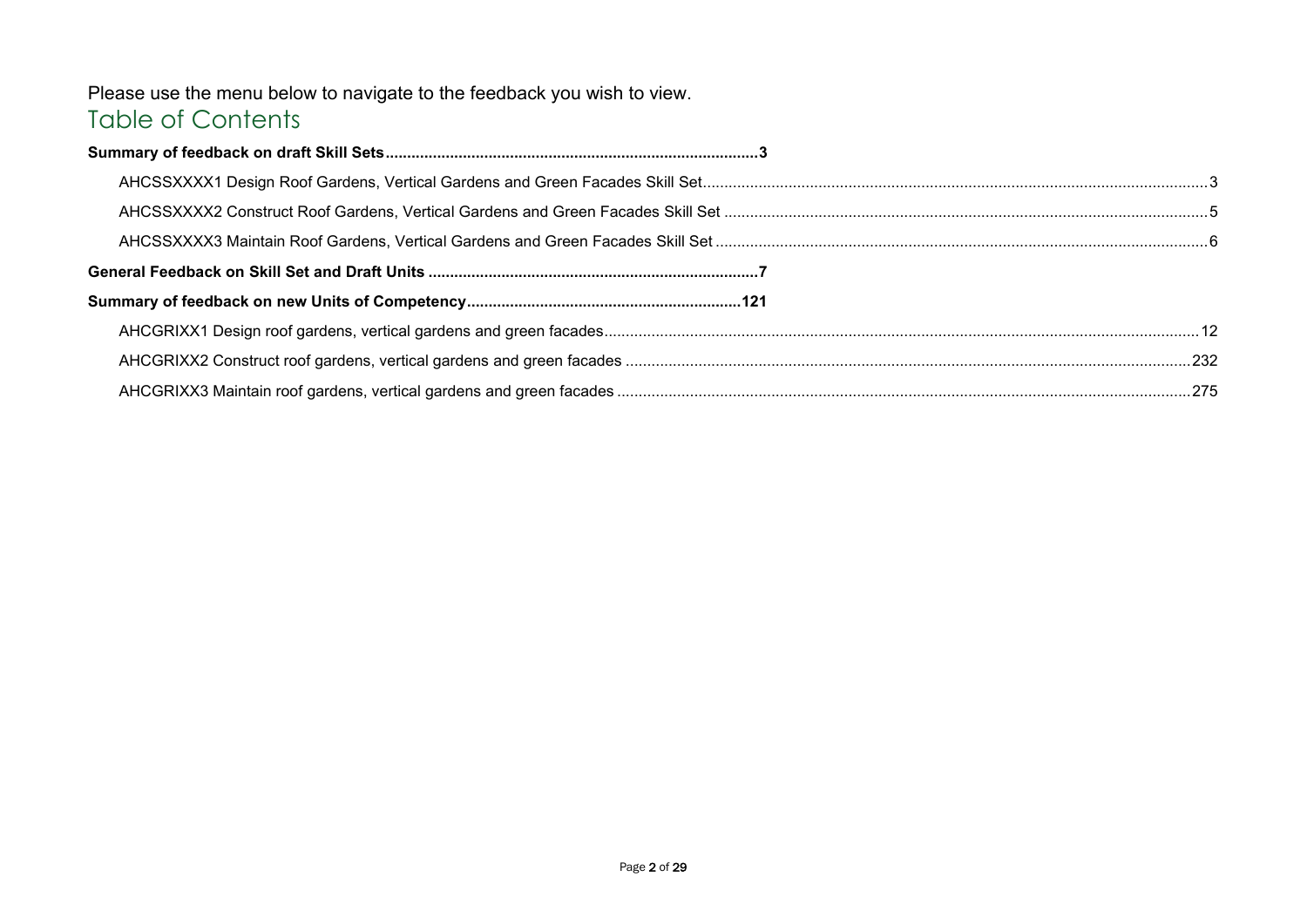# <span id="page-2-0"></span>Summary of feedback on draft Skill Sets

### <span id="page-2-1"></span>AHCSSXXXX1 Design Roof Gardens, Vertical Gardens and Green Facades Skill Set

|               | <b>Stakeholder Comments and Identified Issues</b>                                                                                                                                                                                                                                                                                                                                                                                                                                                                                                                                                                                                                                                                                                                                                                                                                                                                                                                                                                                                                                                                                                                                                                                    | <b>Consideration and Proposed Resolution</b>                                                                                                                                                                                                                       |
|---------------|--------------------------------------------------------------------------------------------------------------------------------------------------------------------------------------------------------------------------------------------------------------------------------------------------------------------------------------------------------------------------------------------------------------------------------------------------------------------------------------------------------------------------------------------------------------------------------------------------------------------------------------------------------------------------------------------------------------------------------------------------------------------------------------------------------------------------------------------------------------------------------------------------------------------------------------------------------------------------------------------------------------------------------------------------------------------------------------------------------------------------------------------------------------------------------------------------------------------------------------|--------------------------------------------------------------------------------------------------------------------------------------------------------------------------------------------------------------------------------------------------------------------|
| Industry, VIC | Re: Pathways Information:<br>[Designing] Generally requires a degree in Landscape<br>Architecture due to regulations based upon weight-<br>loading, interfacing with architecture, etc. Engineering<br>inputs can be vital and of a significantly large scale to<br>warrant designers to have qualifications of degree level<br>and/or highly specialised supplementary training.                                                                                                                                                                                                                                                                                                                                                                                                                                                                                                                                                                                                                                                                                                                                                                                                                                                    | Comments: Thank you for your detailed feedback.<br>Wording has been included in the Skill Set Description and Target Group to<br>clarify that design of green infrastructure is required to be undertaken 'in<br>association with' building professionals.         |
|               | Re: Inclusion of unit AHCPCM503<br>Vertical garden and roof garden species selection is most<br>certainly not part of general landscape species services.<br>These technologies require highly specific expertise to<br>specify species accurately. Few terrestrial/landscape<br>species are tolerant of roof garden or vertical garden<br>conditions, therefore highly detailed knowledge of<br>appropriate species is required to achieve sustainable<br>outcomes. Vertical gardens are ecological niches not<br>existent in terrestrial scenarios, requiring species<br>specifically adapted to life on the vertical plane, i.e.<br>epiphytic, lithophytic, certain rheophytic species. The array<br>of these species also greatly impacts survivability.<br>Living architecture technologies should not be associated<br>with or confused with terrestrial horticulture or general<br>landscape design or its associated education. highly<br>specialised education in these fields is required -see<br>Melbourne Universities courses led by Dr. Claire Farrell<br>and Dr. John Rayner. Applying general landscape design<br>methodologies to vertical garden or roof garden<br>applications generally has devastating impacts. | Comments: Unit AHCPCM503 Specify plants for landscapes has been<br>replaced with unit AHCPCM504 Design specialised landscape which was a<br>unit identified in the consultation process to be more appropriate.                                                    |
|               | Re Target Group:<br>Having worked in the industry for over 10 years,<br>completing circa 600 living architecture installations form<br>small residential to significantly large commercial (largest<br>in the southern hemisphere) installations, I have mostly<br>worked with Landscape Architects, Architects and tier 1<br>builders. less than 1% of projects have involved general                                                                                                                                                                                                                                                                                                                                                                                                                                                                                                                                                                                                                                                                                                                                                                                                                                               | Comments: Thank you for this information. As noted above, wording has<br>been included in the Skill Set Description and Target Group to clarify that<br>design of green infrastructure is required to be undertaken in association<br>with building professionals. |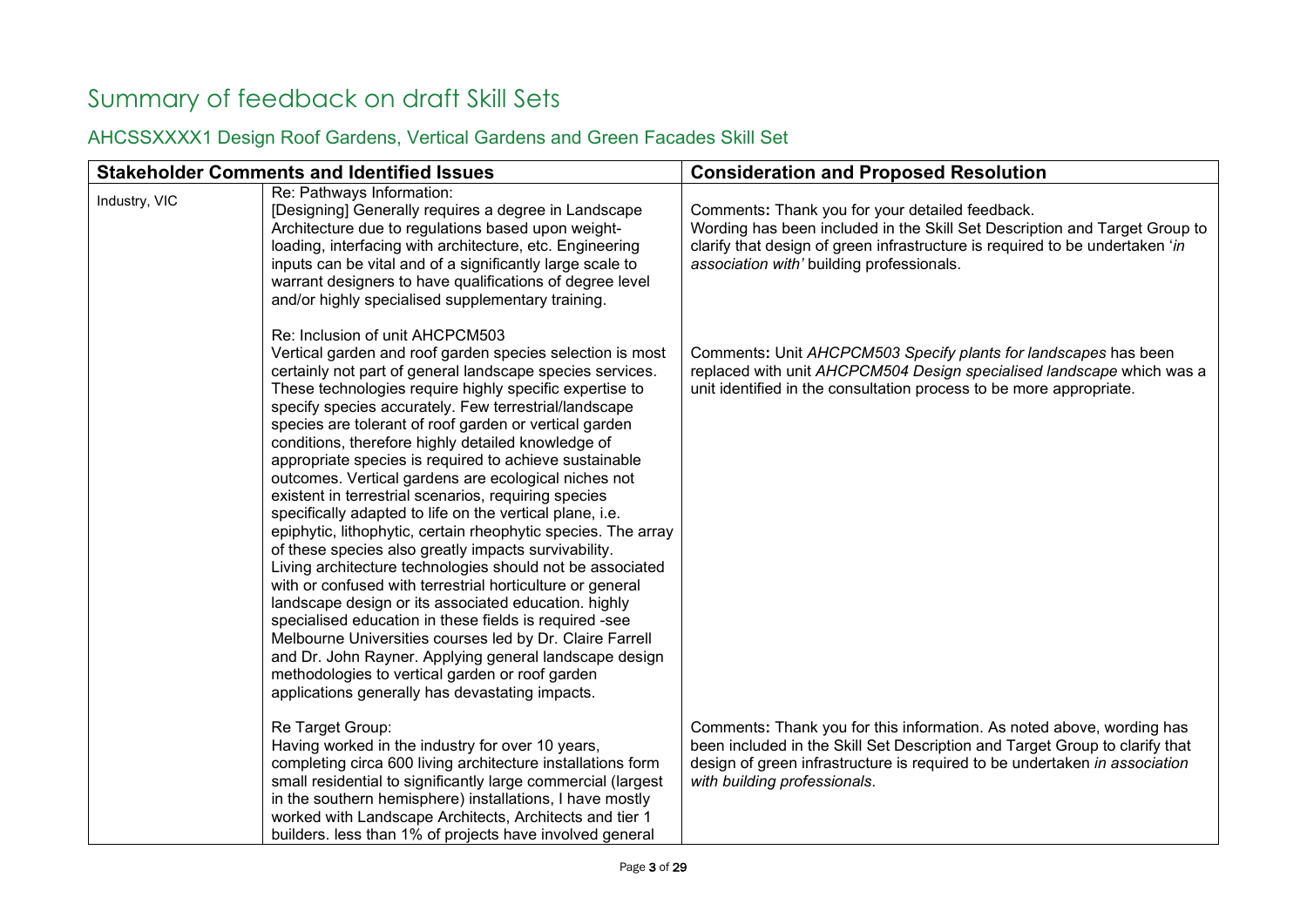|                               | <b>Stakeholder Comments and Identified Issues</b>                                                                                                                                                                                                                                                                                                                                                                                                                                                                                                                                                                                                                                                                                                                                                                                                                                                                                                                                                            | <b>Consideration and Proposed Resolution</b>                                                                                                                                                                                                                                                                                                                                                 |
|-------------------------------|--------------------------------------------------------------------------------------------------------------------------------------------------------------------------------------------------------------------------------------------------------------------------------------------------------------------------------------------------------------------------------------------------------------------------------------------------------------------------------------------------------------------------------------------------------------------------------------------------------------------------------------------------------------------------------------------------------------------------------------------------------------------------------------------------------------------------------------------------------------------------------------------------------------------------------------------------------------------------------------------------------------|----------------------------------------------------------------------------------------------------------------------------------------------------------------------------------------------------------------------------------------------------------------------------------------------------------------------------------------------------------------------------------------------|
|                               | landscape designers. I have a diploma in landscape<br>design, degree in botany and environmental studies and a<br>second degree though most of the works I conduct are still<br>done in conjunction with landscape architects and<br>architects. Design documentation is rarely covered by<br>landscape design qualifications as the degree of<br>engineering inputs, council approval requirements and<br>often budgets are frequently (unfortunately) well beyond<br>the scope of general landscape designers. Small DIY<br>installations are frequently covered by landscape<br>designers, though most design is handed over to myself<br>once rudimentary briefing on design requirements is<br>provided to such clients.<br>Small DIY installations, utilising basic off-the-shelf<br>products constitute a notably small portion of the industry.<br>The vast majority of installations (which are growing at a<br>rapid pace) are those requiring higher skill-sets than<br>general landscape design. |                                                                                                                                                                                                                                                                                                                                                                                              |
| RTO, NSW                      | Re: Pathways Information<br>The Landscape Designer would need to engage an<br>engineer to cover structural loading issues. The same<br>process as swimming pool and other structural<br>engineering certification. Liaison with architects to cover<br>interface and connection solutions is most likely. Covering<br>professional practice in this area will be beneficial for<br>students designing green walls and green roofs.<br>AHCPCM503<br>AHCPCM504 Design specialized landscape might be a<br>better option than 'Specify' so the specialized plant groups<br>can be analysed/learned and students assessed on the<br>application of plant knowledge in a variety of green                                                                                                                                                                                                                                                                                                                         | Comment: Thank you for your feedback.<br>Wording has been included in the Skill Set Description and Target Group to<br>clarify that design of green infrastructure is required to be undertaken in<br>association with specialists and building professions.<br>Adopted: Unit AHCPCM503 Specify plants for landscapes has been<br>replaced with unit AHCPCM504 Design specialised landscape. |
|                               | infrastructure scenarios.                                                                                                                                                                                                                                                                                                                                                                                                                                                                                                                                                                                                                                                                                                                                                                                                                                                                                                                                                                                    |                                                                                                                                                                                                                                                                                                                                                                                              |
| Government<br>Department, NSW | Understanding each of the skills set requires an overriding<br>sustainability focus                                                                                                                                                                                                                                                                                                                                                                                                                                                                                                                                                                                                                                                                                                                                                                                                                                                                                                                          | Feedback from SMEWG confirmed that sustainability is a key factor in<br>green infrastructure design which is communicated through to the<br>construction and maintenance via the design scope, and the group have<br>confirmed that sustainability is included in the design unit.                                                                                                           |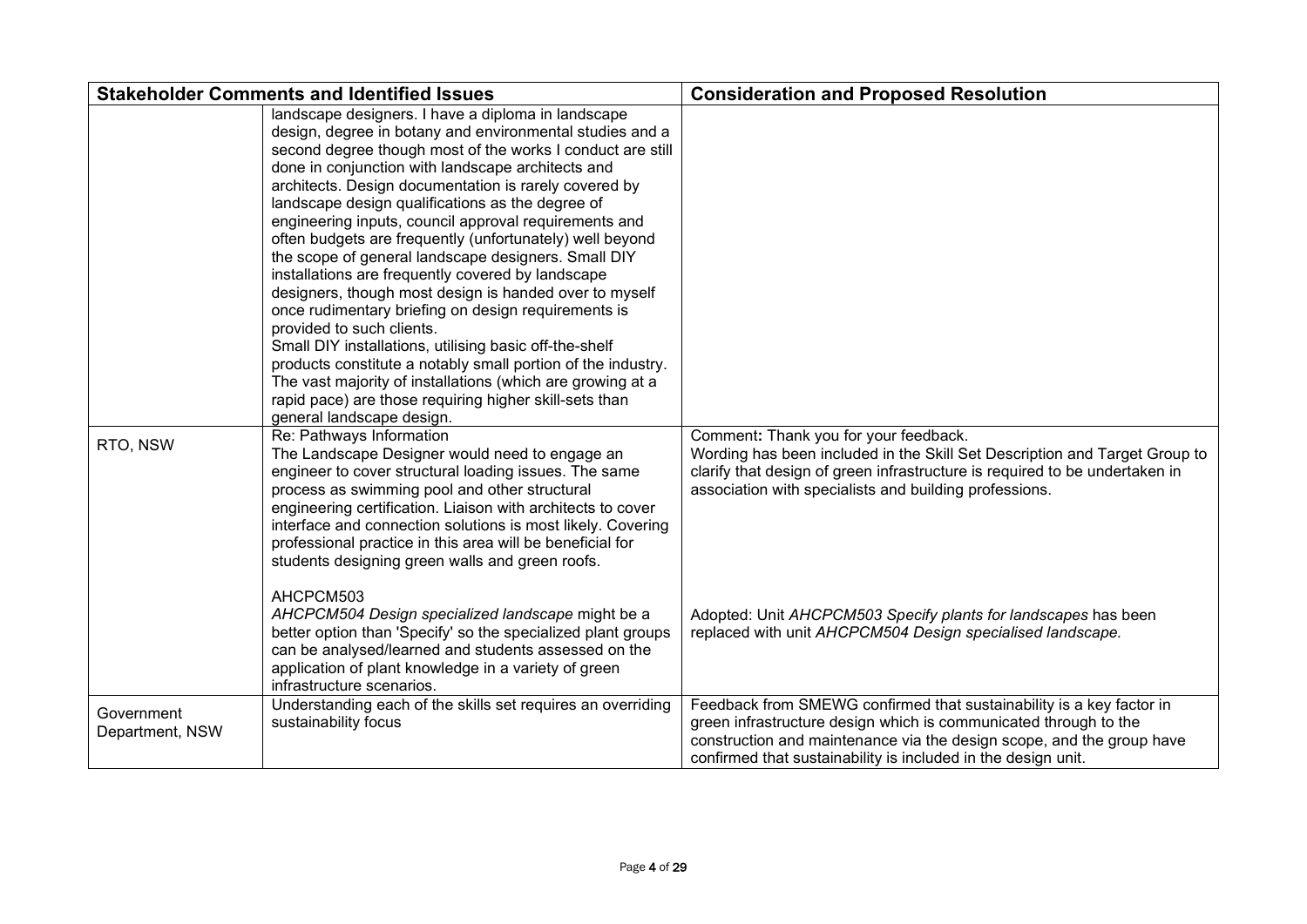|                               | <b>Stakeholder Comments and Identified Issues</b>                                                                                                                     | <b>Consideration and Proposed Resolution</b>                                                                                                                                                                                                                                                                                                                                                                                                                                                                                                                                                                                                                                                                                  |
|-------------------------------|-----------------------------------------------------------------------------------------------------------------------------------------------------------------------|-------------------------------------------------------------------------------------------------------------------------------------------------------------------------------------------------------------------------------------------------------------------------------------------------------------------------------------------------------------------------------------------------------------------------------------------------------------------------------------------------------------------------------------------------------------------------------------------------------------------------------------------------------------------------------------------------------------------------------|
| Government<br>Department, NSW | Need to ensure that sustainable focus especially for<br>water/drainage is and run off is covered                                                                      | Feedback from SMEWG confirmed that sustainability is a key factor in<br>green infrastructure design which is communicated through to the<br>construction and maintenance via the design scope, and the group have<br>confirmed that sustainability is included in the design unit.                                                                                                                                                                                                                                                                                                                                                                                                                                            |
| Industry, VIC                 | Is there a need to include a reference to 'safely build<br>under supervision'? Is this skill set intended more for<br>construction managers or entry-level personnel? | Comment: Thank you for your feedback.<br>Whilst the skill set target group is not limited to 'construction managers', the<br>wording of the Target Group has been amended to reflect the skill set is<br>intended for experienced horticulture and landscape construction workers<br>and/or builders who construct green infrastructure systems for roof<br>gardens, vertical gardens and green facades in new and or existing<br>buildings.<br>The units of competency within the skill set are predominately for<br>'individuals who take responsibility for their own work and for the quality of<br>the work of others. They use discretion and judgement in the selection,<br>allocation and use of available resources' |

### <span id="page-4-0"></span>AHCSSXXXX2 Construct Roof Gardens, Vertical Gardens and Green Facades Skill Set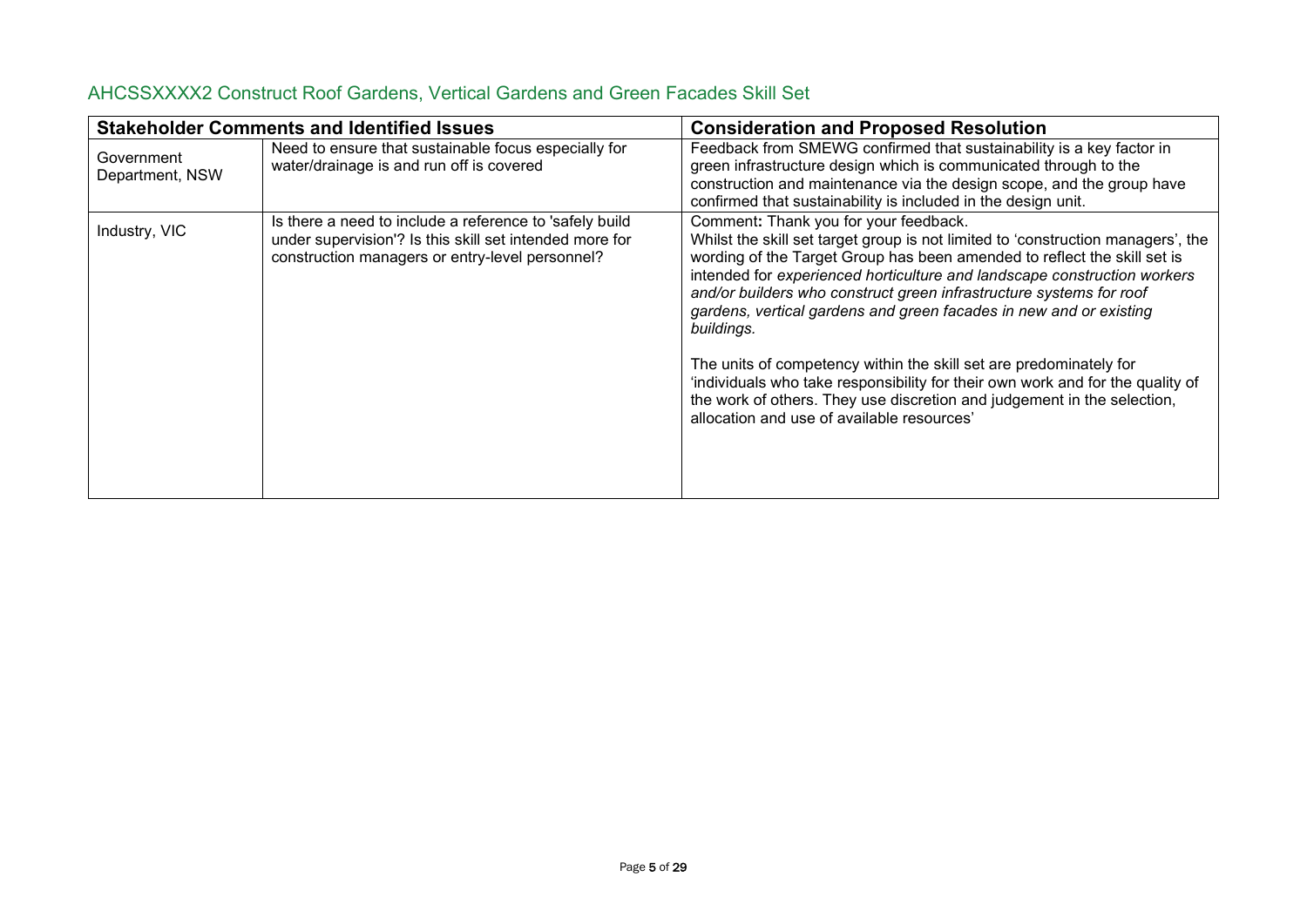| <b>Stakeholder Comments and Identified Issues</b> |                                                                                                                                                                                                                                                                                                                                                 | <b>Consideration and Proposed Resolution</b>                                                                                                                                                                                                                                                                                                                                                                                                                                                                                                                                                                                                                                      |
|---------------------------------------------------|-------------------------------------------------------------------------------------------------------------------------------------------------------------------------------------------------------------------------------------------------------------------------------------------------------------------------------------------------|-----------------------------------------------------------------------------------------------------------------------------------------------------------------------------------------------------------------------------------------------------------------------------------------------------------------------------------------------------------------------------------------------------------------------------------------------------------------------------------------------------------------------------------------------------------------------------------------------------------------------------------------------------------------------------------|
| Government<br>Department, NSW                     | Urban agriculture - surely this could be part of Cert II (sic)<br>Agriculture not just Horticulture                                                                                                                                                                                                                                             | Comment: Thank you for your feedback.<br>Pathways information added to include Certificate III in Agriculture.                                                                                                                                                                                                                                                                                                                                                                                                                                                                                                                                                                    |
| Industry, VIC                                     | There doesn't appear to be a reference to producing<br>maintenance plans or manuals in any of the skill set<br>descriptions. The ability to read/interpret a maintenance<br>manual is an important skill set, as is the ability to produce<br>a maintenance plan/manual.<br>Design unit – edit the PC or PE to design a maintenance<br>program. | Adopted: Consideration of maintenance program requirements has been<br>included in the AHCSSXXX1 Plan and Design Roof Gardens, Vertical<br>Gardens and Green Facades Skill Set Description, in relation to the<br>selection of media and plants and their maintenance requirements as part<br>of the design process and project costing.<br>Also the need to consider maintenance requirements in selection of media<br>in AHCGR1XX1 Design roof gardens, vertical gardens and green facades<br>has been included in PCs:<br>3.3 Consult with growing media specialist and select plants based on the<br>location conditions and system design, and maintenance requirements, and |
|                                                   |                                                                                                                                                                                                                                                                                                                                                 | 3.7 Prepare design plans, specifications, maintenance plan and estimated<br>costs for vertical garden.                                                                                                                                                                                                                                                                                                                                                                                                                                                                                                                                                                            |

### <span id="page-5-0"></span>AHCSSXXXX3 Maintain Roof Gardens, Vertical Gardens and Green Facades Skill Set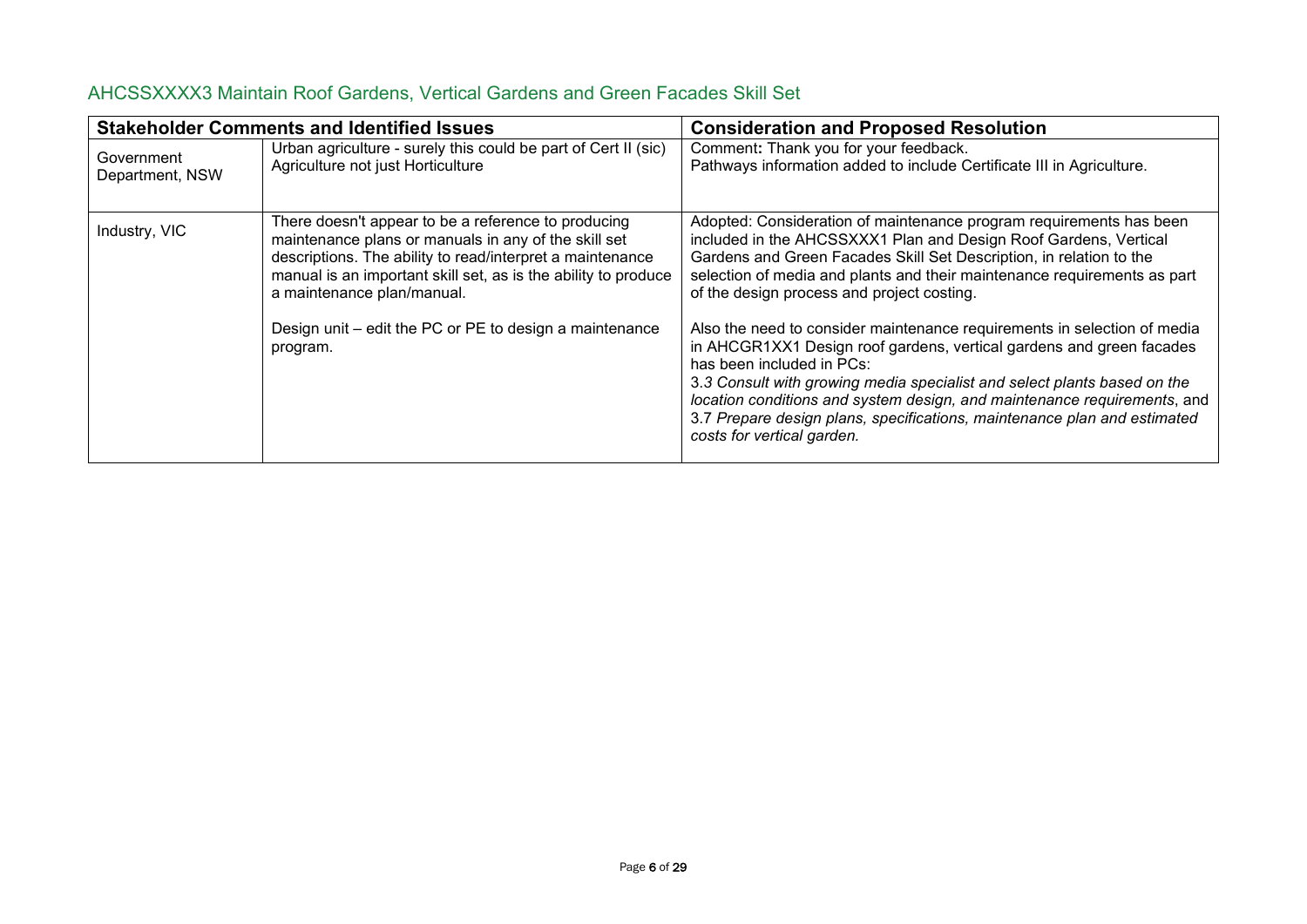|                                                | <b>Stakeholder Comments and Identified Issues</b>                                                               | <b>Consideration and Proposed Resolution</b>                                                                                                                                                                                                                                                                                                                                                                                                                                    |
|------------------------------------------------|-----------------------------------------------------------------------------------------------------------------|---------------------------------------------------------------------------------------------------------------------------------------------------------------------------------------------------------------------------------------------------------------------------------------------------------------------------------------------------------------------------------------------------------------------------------------------------------------------------------|
| Industry & RTO,<br><b>Workshop NSW</b>         | Another qual option for the new units is Cert IV and Dip of<br>Parks and Gardens, Cert III in Urban Irrigation. | Comment: Thank you for your feedback. The SMEWG considered this<br>feedback and after consultation agreed that AHCGRIXX3 Maintain roof<br>gardens, vertical gardens and green facades unit should be added to the<br>elective group of AHC31016 Certificate III in Parks and Gardens. It should<br>also be noted that the packaging rules of this qualification permits another<br>unit to be imported into the qualification, if necessary.                                    |
|                                                | Design unit - strengthen plant selection in this unit rather<br>than add other AHCPCM units to the Skill Set.   | Feedback from consultation with SMEWG has confirmed that plant<br>selection for roof gardens, vertical gardens and green facades is integral to<br>design. After consideration, the group decided that AHCPCM503 Specify<br>plants for landscapes is replaced with AHCPCM504 Design specialised<br>landscape.                                                                                                                                                                   |
| Industry, RTO &<br>Government,<br>Workshop VIC | White card, include this in the construct skill set.                                                            | Comment: Thank you for your feedback.<br>Wording regarding the requirement of a 'White Card' as a requirement to<br>undertake construction work has been included in the Licencing/Regulatory<br>Information of the Skill Set.                                                                                                                                                                                                                                                  |
|                                                | Maintain Skill Set - AHCPCM303 Control pests and<br>diseases                                                    | The SMEWG considered this feedback and after deliberation decided that<br>AHCPCM202 Treat plant pests, diseases and disorders should be replaced<br>with the more appropriate AHCPCM302 Control plants, pests and diseases<br>in the maintenance skill set. They did not feel that AHCPCM202 Treat plant<br>pests, diseases and disorders was the most appropriate unit to be included<br>in the skill set as it requires supervised maintenance rather than self-<br>directed. |
|                                                | Budgets (cost the build) and site access in the design unit<br>(explicit).                                      | Adopted: added costing and quoting of materials/labour and build costs<br>more explicitly into KE as seen below:                                                                                                                                                                                                                                                                                                                                                                |
|                                                |                                                                                                                 | project costing and quoting, including:<br>materials and labour<br>build costs including transporting and storing materials and<br>equipment and provision of safety equipment<br>ongoing maintenance                                                                                                                                                                                                                                                                           |

## <span id="page-6-0"></span>General Feedback on Skill Set and Draft Units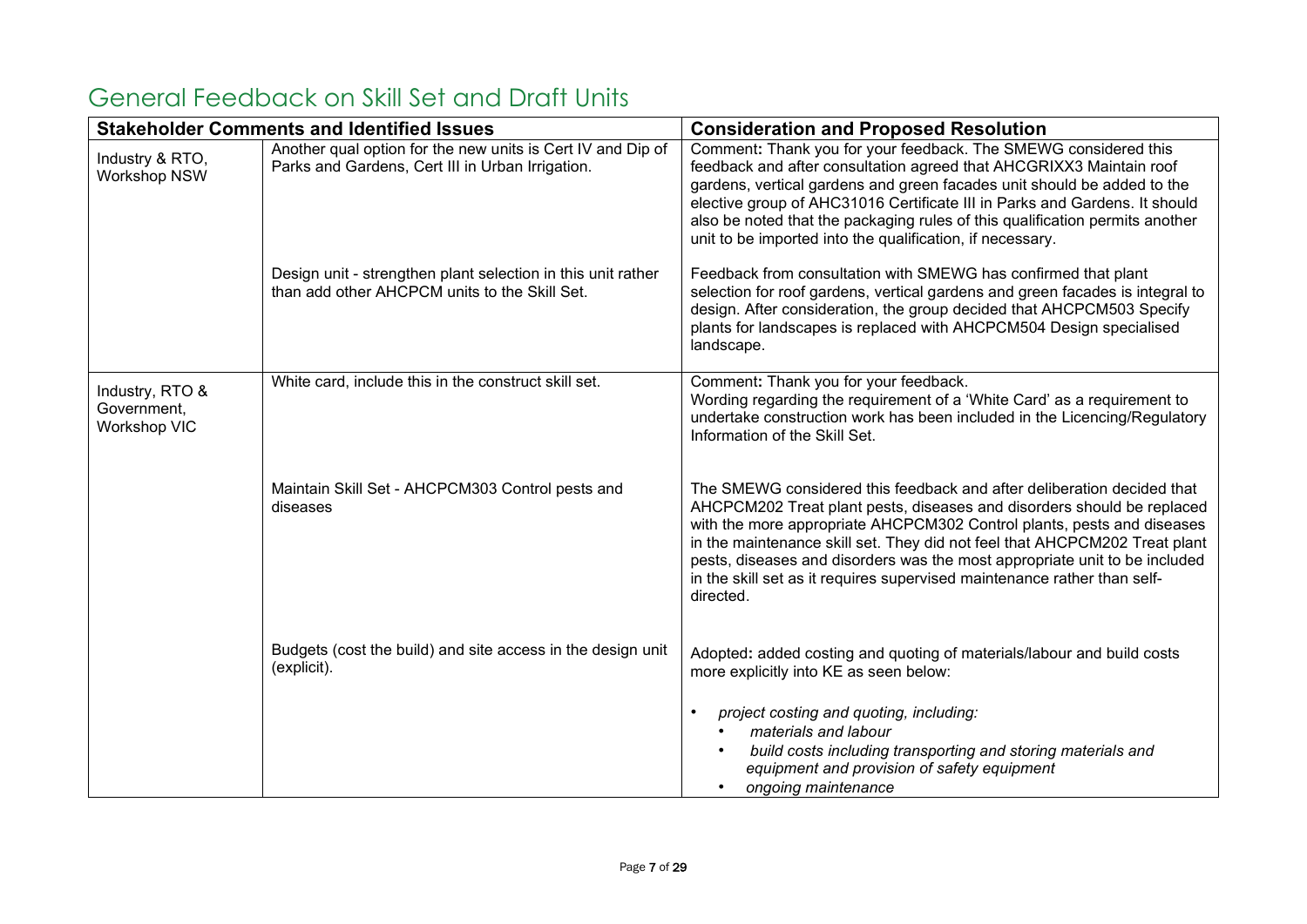|                                     | <b>Stakeholder Comments and Identified Issues</b>                                                                                                                                                                                                                                          | <b>Consideration and Proposed Resolution</b>                                                                                                                                                                                                                                                                                                                                                                                                                                                                                                                                                                                                                                                                                                                                                                                                                                                                                                                                                                                                                |
|-------------------------------------|--------------------------------------------------------------------------------------------------------------------------------------------------------------------------------------------------------------------------------------------------------------------------------------------|-------------------------------------------------------------------------------------------------------------------------------------------------------------------------------------------------------------------------------------------------------------------------------------------------------------------------------------------------------------------------------------------------------------------------------------------------------------------------------------------------------------------------------------------------------------------------------------------------------------------------------------------------------------------------------------------------------------------------------------------------------------------------------------------------------------------------------------------------------------------------------------------------------------------------------------------------------------------------------------------------------------------------------------------------------------|
| Government, National                | Waterproofing is particularly (sic) on the building<br>compliance radar. You have touched on this in the<br>building unit. Could this be better reflected in the design<br>and maintain units?                                                                                             | Comment: Thank you for the feedback.<br>KE of design unit includes reference to waterproofing materials as well as<br>professional practice of consultation/confirmation with specialist<br>professionals.                                                                                                                                                                                                                                                                                                                                                                                                                                                                                                                                                                                                                                                                                                                                                                                                                                                  |
|                                     | Also, may be able to strengthen (sic) the reference to<br>NCC, Aust Standards, and council regulations and<br>guidelines. To ensure compliance (sic) may require<br>engagement of engineers or specialists such as building<br>designers, graduates should know when and who to<br>engage. | Building regulations, standards and codes and local government policy,<br>procedures and permits are sufficiently covered within the units. For<br>instance, the design unit has the following PCs covering this issue:<br>PC 1.2 Access and interpret building regulations, standards and codes and<br>local government policy, procedures and permits to determine applicable<br>restrictions or limitations relating to green infrastructure<br>PC 2.3 Confirm building structural principles relating to green infrastructure<br>in consultation with architect, engineer and/or other relevant specialists<br>PC 3.2 Design roof garden to utilise spatial availability, enable access and<br>egress, and comply with building regulations, standards and codes<br>PC 3.4 Document specifications for irrigation and drainage systems,<br>lighting and waterproofing, including recommended suppliers.<br>Individuals must also have Knowledge Evidence of relevant legislation,<br>standards and codes including the National Construction Code (NCC) |
|                                     |                                                                                                                                                                                                                                                                                            |                                                                                                                                                                                                                                                                                                                                                                                                                                                                                                                                                                                                                                                                                                                                                                                                                                                                                                                                                                                                                                                             |
| Industry Association,<br><b>QLD</b> | New training units developed have the ability to be<br>incorporated into existing recognised qualifications.<br>The new Green Infrastructure construction units should<br>have the ability to be incorporated into a revised Cert IV<br>Landscaping qualification.                         | Comment: Thank you for your feedback confirming the proposed<br>placement of the new units which includes placement of the 'Construct roof<br>gardens, vertical gardens and green facades' unit within the Certificate IV in<br>Landscaping.                                                                                                                                                                                                                                                                                                                                                                                                                                                                                                                                                                                                                                                                                                                                                                                                                |
|                                     | There needs to be experience or prerequisite<br>requirements to undertake the proposed skill sets/units.                                                                                                                                                                                   | The SMEWG has considered the issue of prerequisites for the individual<br>units as well as entry requirements for the skill sets. Feedback from the<br>group is that 'People will undertake the training for a variety of reasons and<br>come from a variety of backgrounds. Entry requirements will present an<br>unhelpful and unnecessary barrier to access training in this area'.                                                                                                                                                                                                                                                                                                                                                                                                                                                                                                                                                                                                                                                                      |
|                                     |                                                                                                                                                                                                                                                                                            | The units are proposed to be added as elective units to a range of existing<br>qualifications, none of which currently have entry requirements, meaning a<br>person could undertake the units (and RTOs could package the individual<br>units into a short course) from existing qualifications without entry<br>requirements. Wording has been incorporated into the components to<br>indicate a level of experience may be necessary, and RTOs prior to<br>enrolment or the commencement of training and assessment, whichever<br>comes first, must provide advice to the prospective learner about the                                                                                                                                                                                                                                                                                                                                                                                                                                                   |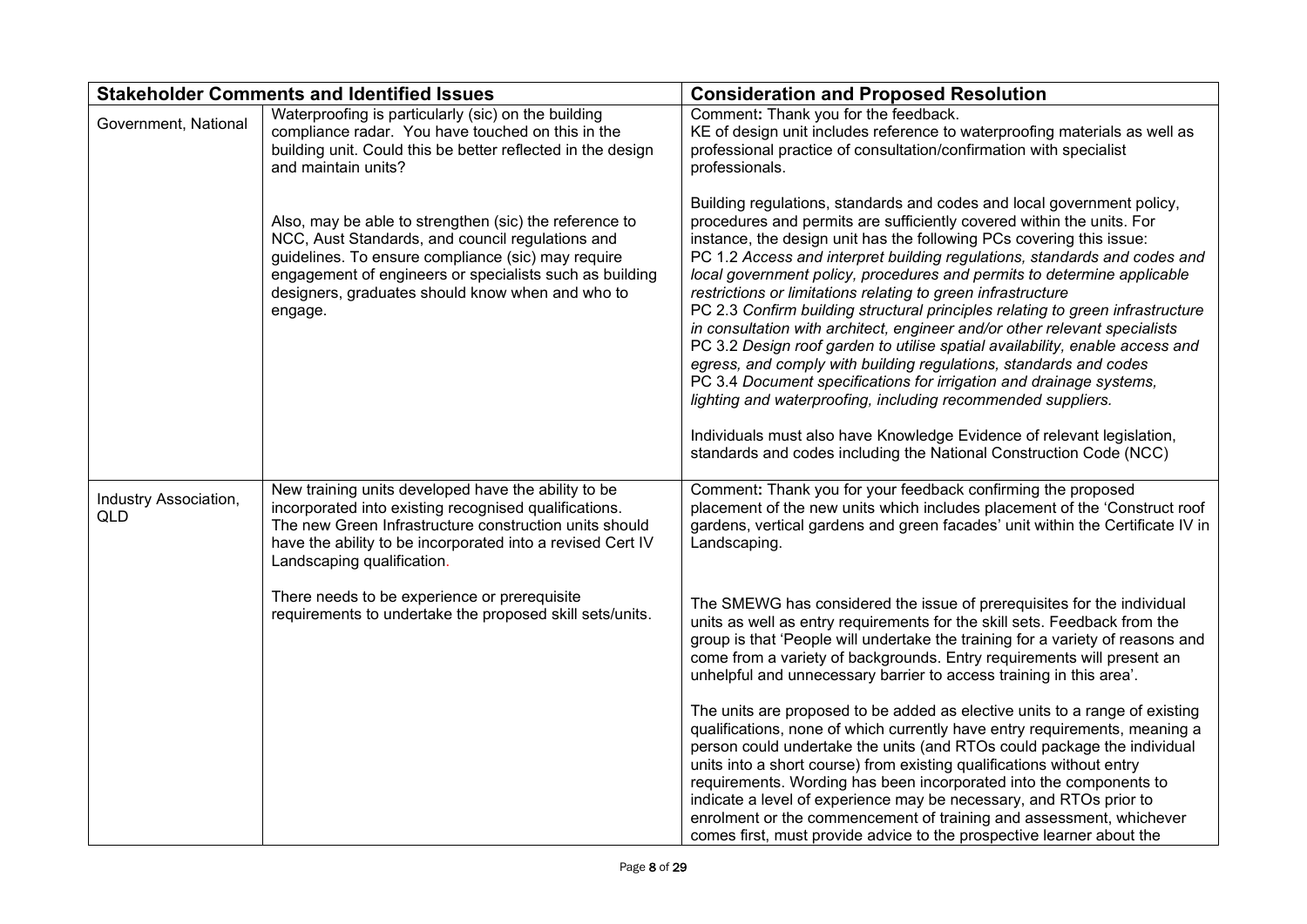|                                                         | <b>Stakeholder Comments and Identified Issues</b>                                                                                                                                                                                                                                                                      | <b>Consideration and Proposed Resolution</b>                                                                                                                                                                                                                                                                                                                                                                                                                                                                                        |
|---------------------------------------------------------|------------------------------------------------------------------------------------------------------------------------------------------------------------------------------------------------------------------------------------------------------------------------------------------------------------------------|-------------------------------------------------------------------------------------------------------------------------------------------------------------------------------------------------------------------------------------------------------------------------------------------------------------------------------------------------------------------------------------------------------------------------------------------------------------------------------------------------------------------------------------|
|                                                         |                                                                                                                                                                                                                                                                                                                        | training product appropriate to meeting the learner's needs, taking into<br>account the individual's existing skills and competencies.                                                                                                                                                                                                                                                                                                                                                                                              |
| Industry, VIC                                           | Really like the content of the whole training package.                                                                                                                                                                                                                                                                 | Thanks!                                                                                                                                                                                                                                                                                                                                                                                                                                                                                                                             |
|                                                         | Please ensure in designing green infrastructure we<br>highlight under sustainability that we design for<br>environmental, economic and social. I think we really need<br>to highlight the social responsibility, benefits and value<br>that green infrastructure can bring to individuals,<br>communities, workspaces. | Comment: KE of AHCGRIXX1 Design roof gardens, vertical gardens and<br>green facades has been amended to require knowledge of environmental,<br>economic and social reasons for creating green infrastructure.                                                                                                                                                                                                                                                                                                                       |
| Industry Association,<br>National                       | We do care about this issue because it impacts on the<br>structural performance of the building.                                                                                                                                                                                                                       | Comment: Thank you for your feedback.                                                                                                                                                                                                                                                                                                                                                                                                                                                                                               |
|                                                         | Vertical gardens:<br>as a form of cladding it is obviously combustible and<br>poses a safety risk.<br>Drainage is an issue and pooling water can impact on the<br>structural integrity (one issue for the opal tower in Sydney)                                                                                        | Features, benefits and risks of green infrastructure is included in the KE of<br>AHCGRIXX1 Design roof gardens, vertical gardens and green facades, as<br>well as the need to design in association with building professionals such<br>as architects and engineers in relation to structural requirements.                                                                                                                                                                                                                         |
|                                                         | Roof gardens:<br>need to be engineered in early in the design process<br>to cater for the additional weight<br>drainage is an issue<br>damage to waterproofing membranes during<br>installation.                                                                                                                       | Unit AHCGRIXX2 Construct roof gardens, vertical gardens and green<br>facades KE wording has been strengthened to include knowledge of the<br>construction requirements for maintaining the integrity of waterproofing.<br>Additional weight calculations are identified in AHCGRIXX1 Design roof<br>gardens, vertical gardens and green facades, see PC 3.5 Calculate total<br>weight of materials, components and water in consultation with suppliers, to<br>ensure the total weight complies with parameters set by an engineer. |
|                                                         | general site management during construction:<br>materials handling<br>storing of materials.                                                                                                                                                                                                                            | Materials handling and storage of materials on site have been added to KE<br>in AHCGRIXX2 Construct roof gardens, vertical gardens and green<br>facades.                                                                                                                                                                                                                                                                                                                                                                            |
| RTO, Industry<br>Association & Industry,<br>Workshop WA | Roof gardens, living facades, vertical gardens<br>$\bullet$<br>(industry awards use this language in categories)<br>Living infrastructure<br>$\bullet$                                                                                                                                                                 | The SMEWG considered this feedback but all members indicated support<br>and continuation of the following terminology:<br>Green infrastructure, roof gardens, vertical gardens and green facades.                                                                                                                                                                                                                                                                                                                                   |
|                                                         | SS maintain needs rope unit? Or elevated work<br>platforms                                                                                                                                                                                                                                                             | The issue of ropes and elevated work platform (EWP) units in the<br>maintenance skill set was considered; however, as skill sets do not have                                                                                                                                                                                                                                                                                                                                                                                        |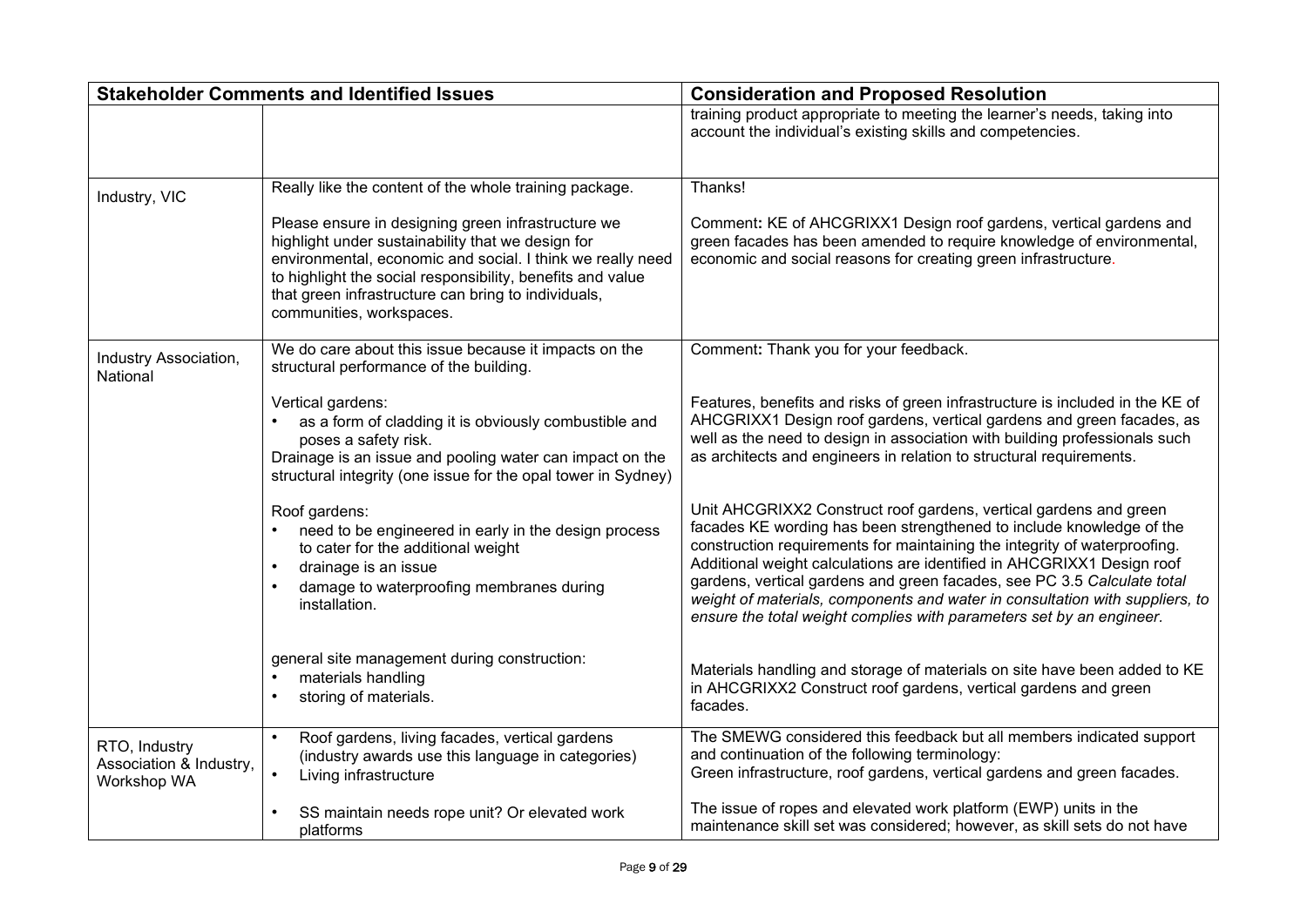|                                                          | <b>Stakeholder Comments and Identified Issues</b>                                                        | <b>Consideration and Proposed Resolution</b>                                                                                                                                                                                                                                                                                                                                                                                                                                                                                                                                                              |
|----------------------------------------------------------|----------------------------------------------------------------------------------------------------------|-----------------------------------------------------------------------------------------------------------------------------------------------------------------------------------------------------------------------------------------------------------------------------------------------------------------------------------------------------------------------------------------------------------------------------------------------------------------------------------------------------------------------------------------------------------------------------------------------------------|
|                                                          | Plants and soil selection for VG, LF and RG - new<br>unit<br>Build SS prepare growing media<br>$\bullet$ | the option for elective units and not all maintenance work would require<br>ropes (roof gardens) or EWPs, the SMEWG decided not to include these<br>units at this time.<br>Feedback indicated specific units and skill sets for plants and growing<br>media were not required as they are covered in existing units within the<br>AHC Agriculture, Horticulture and Conservation and Land Management<br>Training Package.                                                                                                                                                                                 |
|                                                          | Review of the design by external consultants - last<br>step of the design and first build.               | Adopted: Element in each design strengthened to include confirming the<br>design concept with specialists and/or building professional<br>(engineer/architect) before presenting to client or developing final plans and<br>specifications.<br>Construct unit amended to more explicitly include within the PC resolution<br>of any discrepancies with the designer and associated specialists.<br>PC 1.1 Read and interpret design plans and specifications, check permits<br>and resolve any discrepancies with designer and/or associated specialists.                                                 |
|                                                          | PE change to 10-60 square metres for residential.                                                        | Adopted: PE in all units changed to 50 square metres as per other<br>feedback.                                                                                                                                                                                                                                                                                                                                                                                                                                                                                                                            |
|                                                          | Support for the skill sets, and the 3 areas of coverage<br>$\bullet$<br>(well written units).            | Thank you!                                                                                                                                                                                                                                                                                                                                                                                                                                                                                                                                                                                                |
|                                                          | Agreement where the units are placed in quals.                                                           | Thank you for this feedback.                                                                                                                                                                                                                                                                                                                                                                                                                                                                                                                                                                              |
| RTO, Industry<br>Association & Industry,<br>Workshop QLD | Should there be entry requirements?                                                                      | Comment: The SMEWG has considered the issue of prerequisites for the<br>individual units as well as entry requirements for the skill sets. Feedback<br>from the group is that 'People will undertake the training for a variety of<br>reasons and come from a variety of backgrounds. Entry requirements will<br>present an unhelpful and unnecessary barrier to access training in this<br>area'.                                                                                                                                                                                                        |
|                                                          |                                                                                                          | The units are proposed to be added as elective units to a range of existing<br>qualifications, none of which currently have entry requirements, meaning a<br>person could undertake the units (and RTOs could package the individual<br>units into a short course) from existing qualifications without entry<br>requirements. Wording has been incorporated into the components to<br>indicate a level of experience may be necessary, and RTOs prior to<br>enrolment or the commencement of training and assessment, whichever<br>comes first, must provide advice to the prospective learner about the |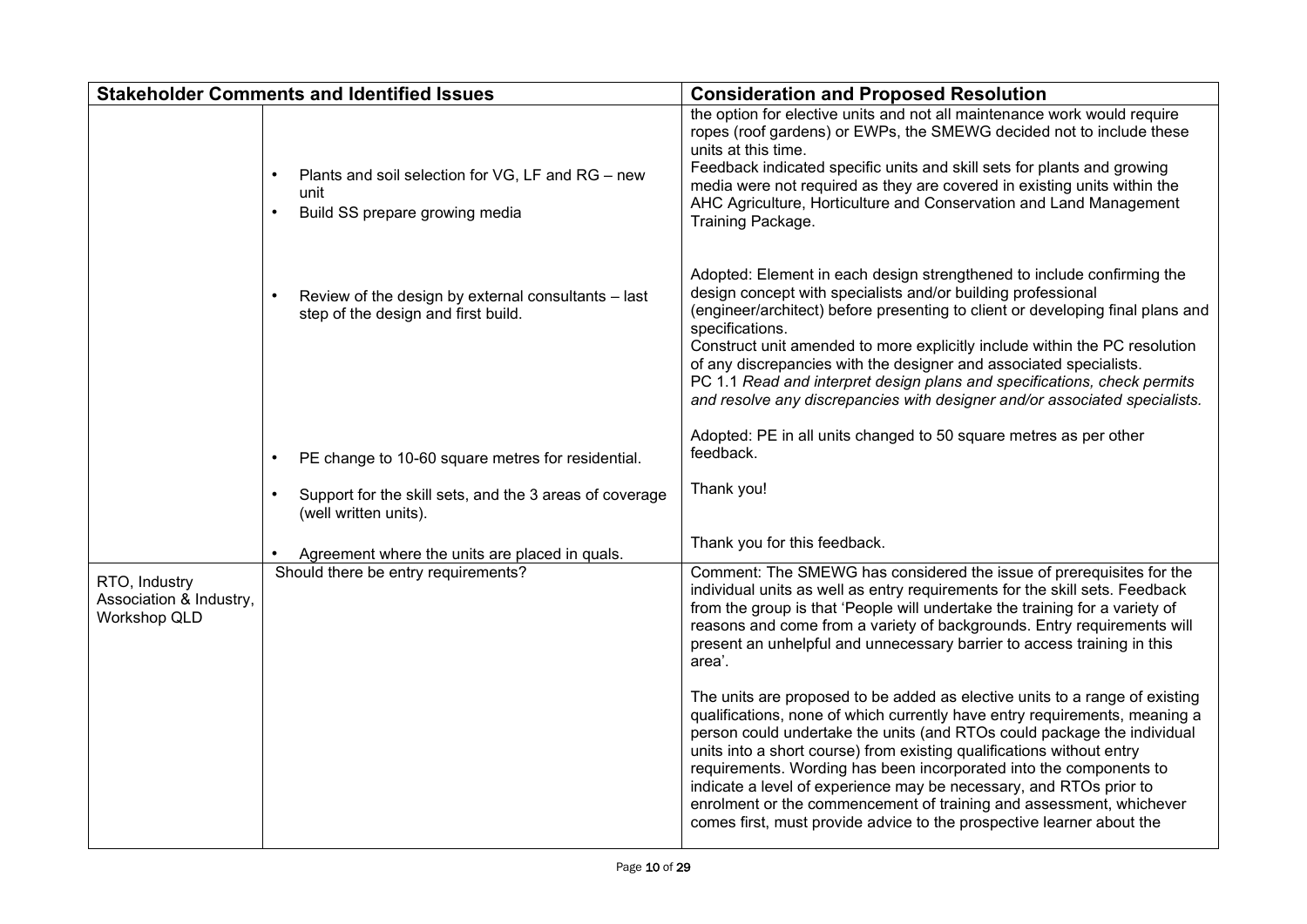<span id="page-10-0"></span>

| <b>Stakeholder Comments and Identified Issues</b> |                                                           | <b>Consideration and Proposed Resolution</b>                                                                                           |
|---------------------------------------------------|-----------------------------------------------------------|----------------------------------------------------------------------------------------------------------------------------------------|
|                                                   | Design skill set - agree that AHCPCM504 is a better unit. | training product appropriate to meeting the learner's needs, taking into<br>account the individual's existing skills and competencies. |
|                                                   | Parks and Gardens qual, add maintain unit as an elective  | Adopted.                                                                                                                               |
|                                                   |                                                           | Adopted. Thanks for this feedback. Agree this is a good idea and has been<br>added to the proposals for validation.                    |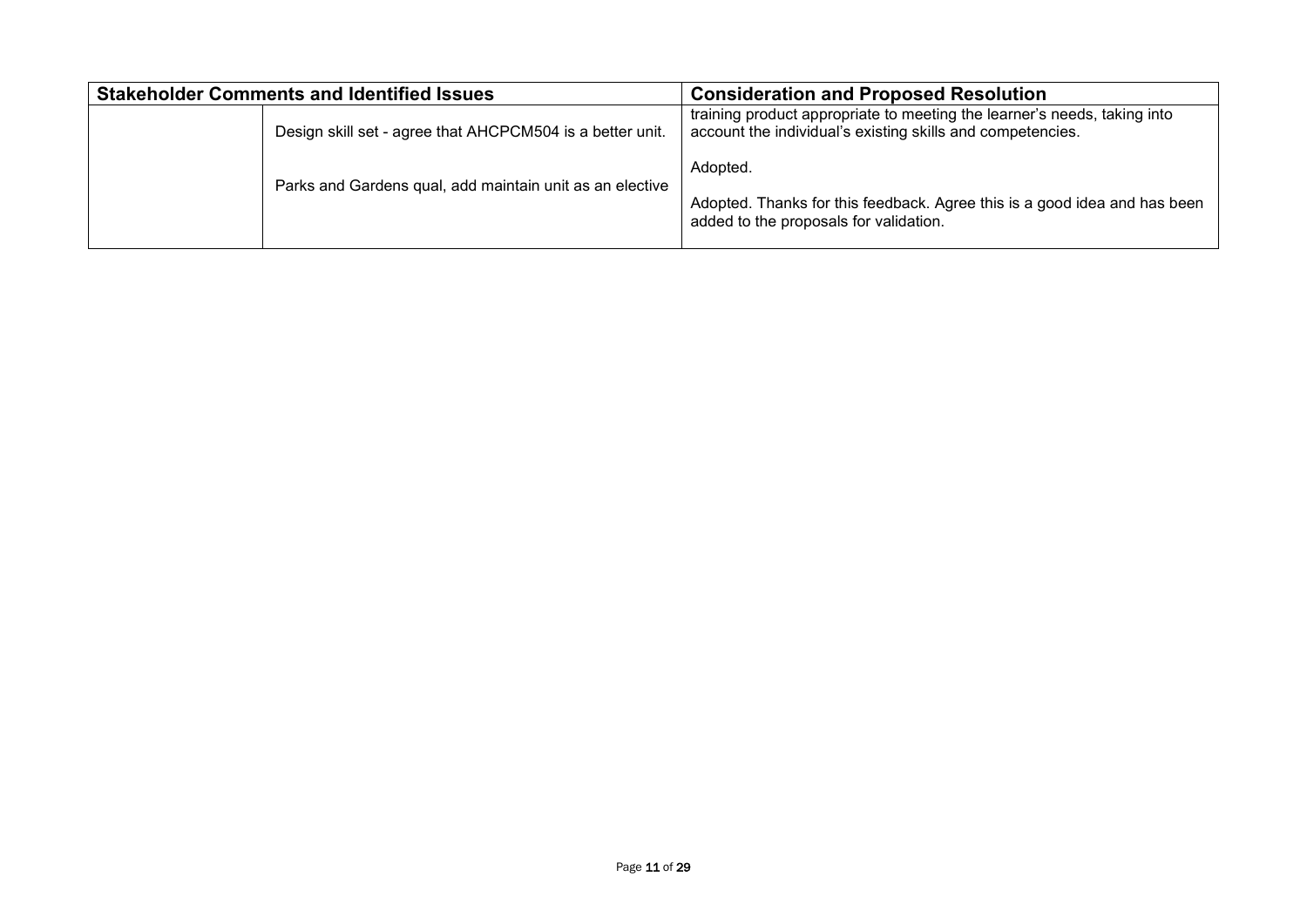# Summary of feedback on new Units of Competency

<span id="page-11-0"></span>AHCGRIXX1 Design roof gardens, vertical gardens and green facades

| Comment: Feedback from the SMEWG has confirmed that plant selection<br>for roof gardens, vertical gardens and green facades is integral to design.                                                                                |
|-----------------------------------------------------------------------------------------------------------------------------------------------------------------------------------------------------------------------------------|
| Unit AHCPCM503 Specify plants for landscapes has been replaced with                                                                                                                                                               |
| The unit applies to individuals with existing horticultural or landscaping<br>experience, who use specialised knowledge and researched information to<br>design roof top gardens, vertical gardens and green facades for existing |
| Comment: SMEWG advice in the development of the units was the need to<br>maintain separate elements due to variations in requirements.                                                                                            |
| Comment: Based on other consultation received and confirmation by the<br>SMEWG members, PC 2.2 wording has been amended to 'Identify project                                                                                      |
|                                                                                                                                                                                                                                   |
|                                                                                                                                                                                                                                   |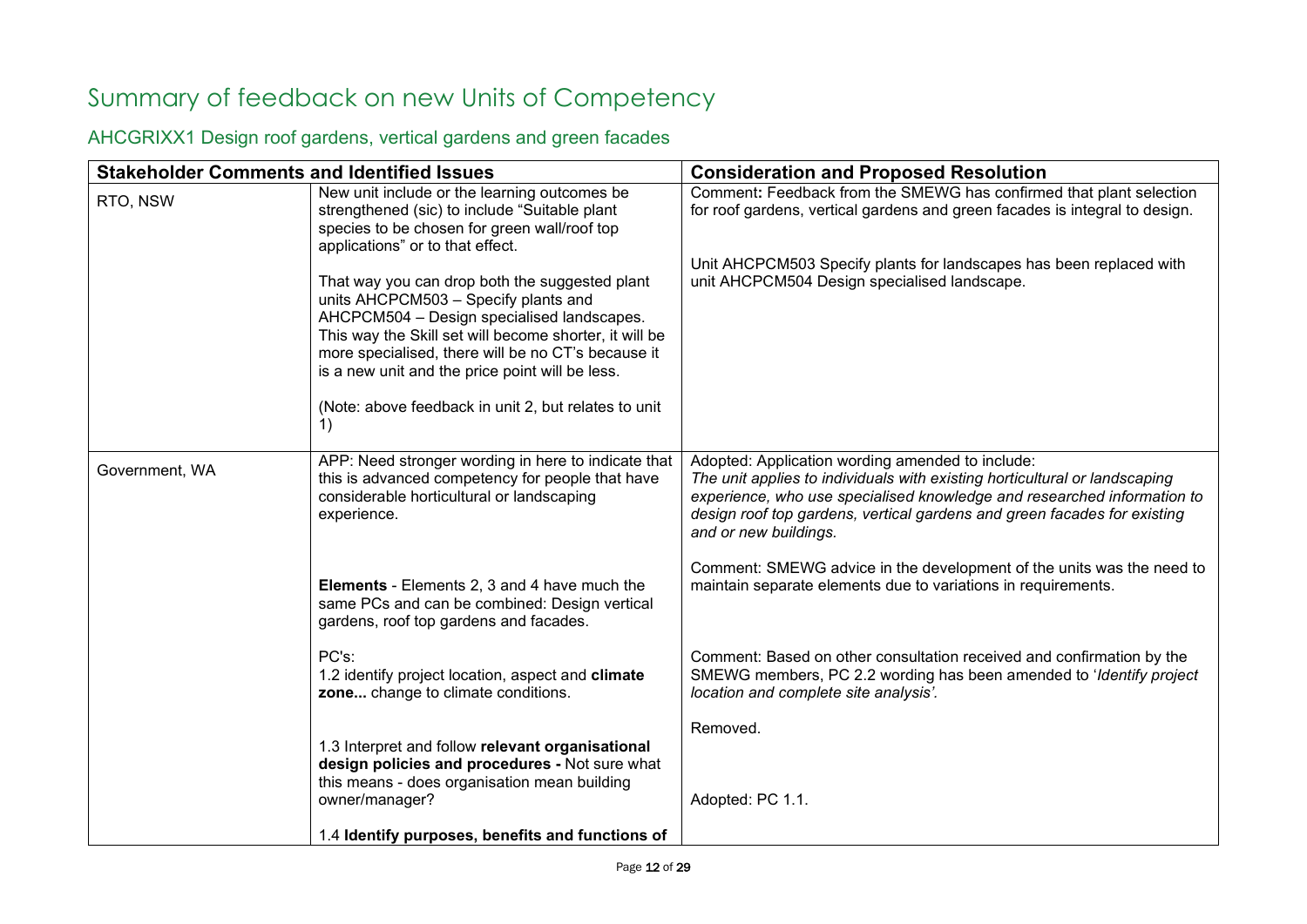| <b>Stakeholder Comments and Identified Issues</b> |                                                                                                                                                                                                                                                                                            | <b>Consideration and Proposed Resolution</b>                                                                                                                                                                                                                                                                                                                                                       |
|---------------------------------------------------|--------------------------------------------------------------------------------------------------------------------------------------------------------------------------------------------------------------------------------------------------------------------------------------------|----------------------------------------------------------------------------------------------------------------------------------------------------------------------------------------------------------------------------------------------------------------------------------------------------------------------------------------------------------------------------------------------------|
|                                                   | green infrastructure, and risks associated with<br>roof gardens, green walls and facades -<br>Suggest: Establish purpose, functions, benefits and<br>risks associated with roof gardens, vertical gardens<br>and facades.<br>1.7 Consult with client to clarify type and                   | Agreed - PC 1.7 removed.<br>Due to other changes resulting from feedback, this PC has been moved to                                                                                                                                                                                                                                                                                                |
|                                                   | purposerepetition of 1.4?<br>1.8 Consider building regulations, standards<br>and codes - logically should be before 1.1.<br>1.9 Identify and interpret building structural<br>principles - It is not clear what this is trying to say.<br>Is it trying to say: establish the impact of the | 1.2.<br>Has been reworded, PC 2.3 to Confirm building structural principles relating<br>to green infrastructure with architect, engineer and/or other relevant<br>specialists.                                                                                                                                                                                                                     |
|                                                   | proposed green infrastructure on the building's<br>integrity and structure?<br>2.2 Research local climate and weather<br>conditions - Hasn't this already been covered in                                                                                                                  | PC 2.2 reworded to Identify project location and complete site analysis.                                                                                                                                                                                                                                                                                                                           |
|                                                   | Element 2? Also weather is a short-term concept<br>which is not applicable at this stage?<br>2.4 Select and pair plants - not sure what this<br>means or whether it is necessary.                                                                                                          | Reworded and moved to PC 4.3 Consult growing media specialist to<br>determine media characteristics and functionality, and select plants based<br>on the location conditions, system design and maintenance requirements.<br>Adopted other feedback which suggested wording:                                                                                                                       |
|                                                   | 2.5 Source or develop a lighting, irrigation and<br>drainage system - systems. presumably they may<br>be separate.<br>$2.7 + 2.8$ - couldn't these be combined into one<br>PC?                                                                                                             | Document specifications for irrigation and drainage systems, lighting and<br>waterproofing, including recommended suppliers.<br>Adopted other feedback to retain as two PCs.<br>Prepare a design concept of proposed [], confirm with specialists and/or<br>building professionals and present to client.<br>Prepare design plans, specifications, maintenance plan and estimated<br>costs for []. |
|                                                   |                                                                                                                                                                                                                                                                                            | Now PC 2.2 Identify project location and complete site analysis.                                                                                                                                                                                                                                                                                                                                   |
|                                                   | 3.1 Hasn't this already been done in Element 1?<br>Although this wording is better.                                                                                                                                                                                                        | Reworded PC 2.1 to Consult with client to clarify type and purpose of green<br>infrastructure, design preferences, features and requirements.                                                                                                                                                                                                                                                      |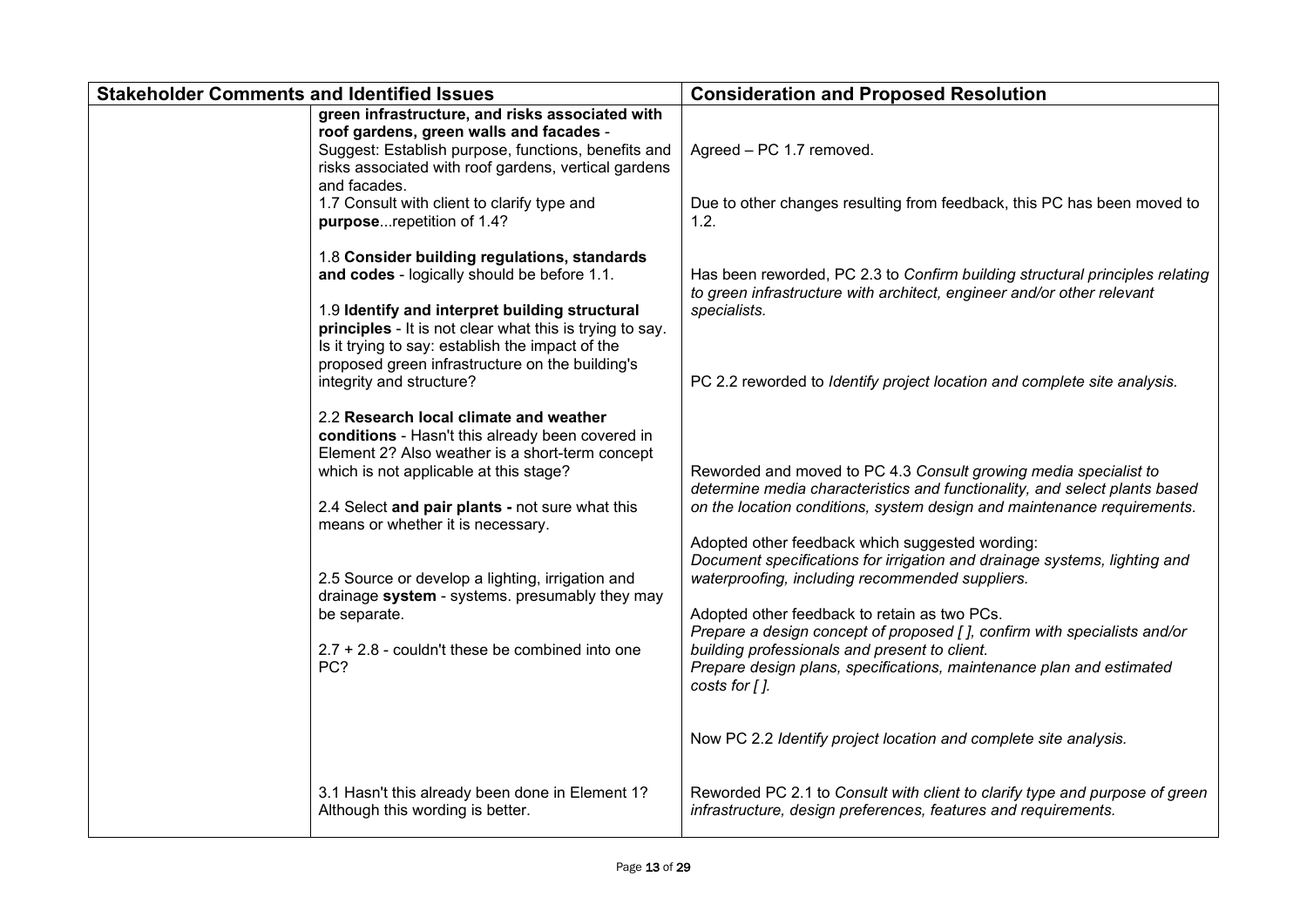| <b>Stakeholder Comments and Identified Issues</b> |                                                                                                                                                                                                                                                                                                                                                                                                                                                                                                                                                                                                               | <b>Consideration and Proposed Resolution</b>                                                                                                                                                                                                                                                                       |
|---------------------------------------------------|---------------------------------------------------------------------------------------------------------------------------------------------------------------------------------------------------------------------------------------------------------------------------------------------------------------------------------------------------------------------------------------------------------------------------------------------------------------------------------------------------------------------------------------------------------------------------------------------------------------|--------------------------------------------------------------------------------------------------------------------------------------------------------------------------------------------------------------------------------------------------------------------------------------------------------------------|
|                                                   | 3.2 Again, wasn't this done in Element 1?<br>3.6 Biodiversity may not be an objective of the<br>client or even run counter to their objectives.                                                                                                                                                                                                                                                                                                                                                                                                                                                               | PC 3.6 Removed.<br>Adopted, as well as other feedback: PC 3.5 Calculate total weight of<br>materials, components and water in consultation with suppliers, to ensure<br>the total weight complies with parameters set by an engineer.                                                                              |
|                                                   | 3.8 calculate mass weight of materials and<br>components - and water (from irrigation and<br>drainage).<br>$3.10 + 3.11$ amalgamate.                                                                                                                                                                                                                                                                                                                                                                                                                                                                          | As per comment in PC $2.7 + 2.8$ above. Adopted other feedback to retain<br>as two PCs.<br>Prepare a design concept of proposed [], confirm with specialists and/or<br>building professionals and present to client.<br>Prepare design plans, specifications, maintenance plan and estimated<br>costs for $\int$ . |
|                                                   | 4.4 Consider??? What? Just consider. No, use<br>fixing requirements.                                                                                                                                                                                                                                                                                                                                                                                                                                                                                                                                          | PC 5.3 Amended wording to Specify fixing requirements that comply with<br>building codes and standards.                                                                                                                                                                                                            |
| Government, VIC                                   | <b>General Comments:</b><br>Too many PC (37) needs to be broken down<br>Unit reads more like a compliance document, as<br>PE and KE read like checklists.<br>Element 1: Refine element to cover the three<br>components - of green infrastructure in general,<br>differences and factors to consider - location,<br>climate etc.<br>PCs 1.1 and 1.8 the same outcome.<br>PC 1.2 Too wordy identify project location and<br>complete site analysis.<br>PC 1.4 Should be PC 1.1.<br>PC 1.5 How do you assess ascertain? Needs to be<br>reworded - identify.<br>PC 1.5 Too many parts, maintenance is a separate | Comment: The number of PCs have been streamlined where PCs were<br>duplicated. This now sees number of PCs reduced to 27.<br>Adopted.<br>Adopted.<br>Adopted.<br>Adopted and reworded PC 1.3 to Identify environmental and energy<br>efficiency impacts of green infrastructure design.                            |
|                                                   | area.<br>PC 1.7 Move to PC 1.2.<br>PC 1.8 How do you assess consider? Needs to be                                                                                                                                                                                                                                                                                                                                                                                                                                                                                                                             | PC moved to 2.1.                                                                                                                                                                                                                                                                                                   |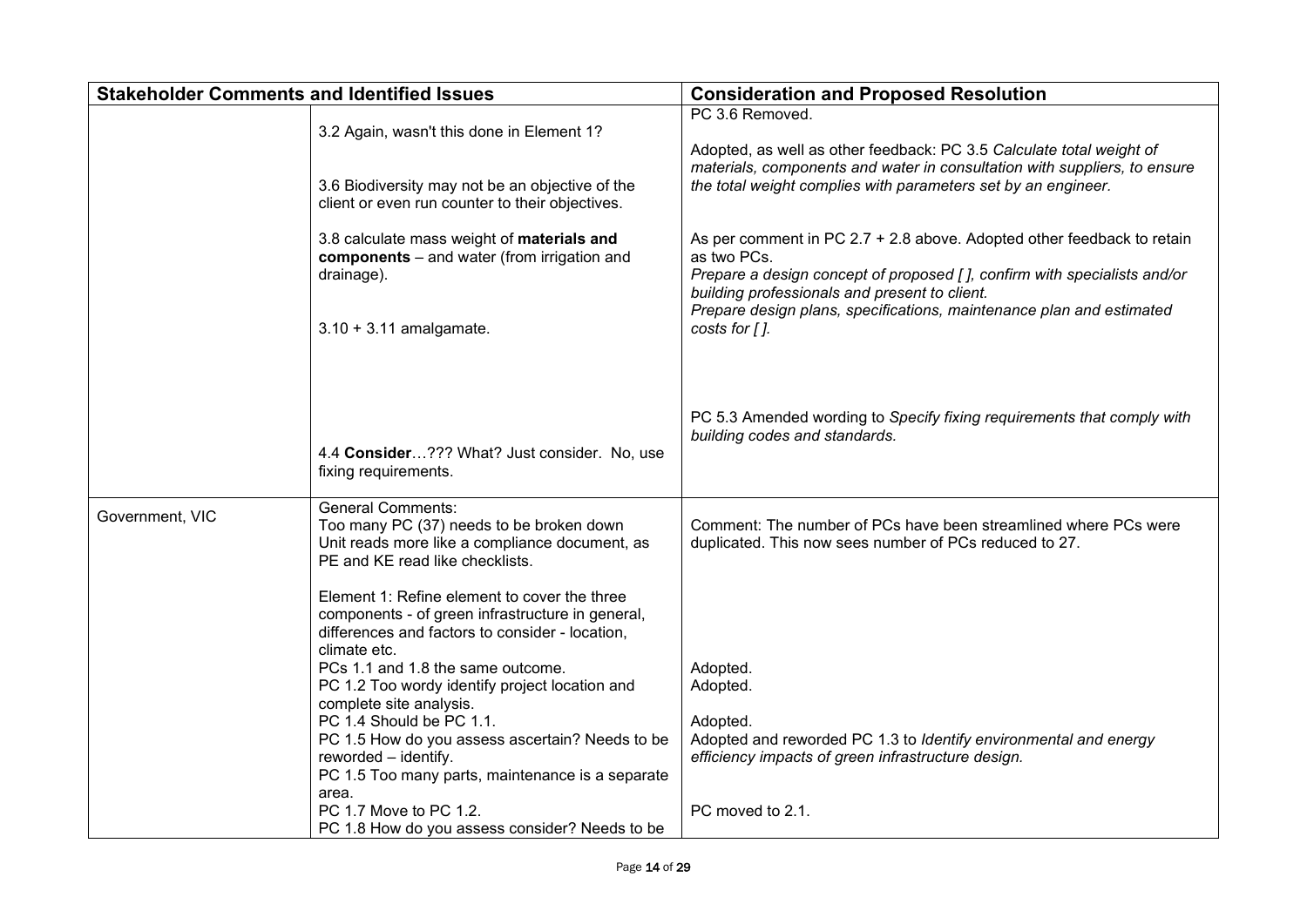| <b>Stakeholder Comments and Identified Issues</b> |                                                                                                                                                                                                                                                                                                                                                                                                                                                                                                                                                                                                                                                                                                                                                                                                                                                                                                                                                                                                              | <b>Consideration and Proposed Resolution</b>                                                                                                                                                                                                                                                                                                                                                                                                                                                                                                                                                                                                                                                                                                                                                                                                                                                                                                                                                                                           |
|---------------------------------------------------|--------------------------------------------------------------------------------------------------------------------------------------------------------------------------------------------------------------------------------------------------------------------------------------------------------------------------------------------------------------------------------------------------------------------------------------------------------------------------------------------------------------------------------------------------------------------------------------------------------------------------------------------------------------------------------------------------------------------------------------------------------------------------------------------------------------------------------------------------------------------------------------------------------------------------------------------------------------------------------------------------------------|----------------------------------------------------------------------------------------------------------------------------------------------------------------------------------------------------------------------------------------------------------------------------------------------------------------------------------------------------------------------------------------------------------------------------------------------------------------------------------------------------------------------------------------------------------------------------------------------------------------------------------------------------------------------------------------------------------------------------------------------------------------------------------------------------------------------------------------------------------------------------------------------------------------------------------------------------------------------------------------------------------------------------------------|
|                                                   | reworded - identify.<br>PC 1.9 Does not make sense - reword.<br>PC 1.10 Remove not part of research brief.<br>PC 2.1 No mention of media critical part of design.<br>PC 2.4 Why pair, just select.<br>PC 2.5 What is needed for this to be built not<br>source.<br>PC 2.8 Completed in PC 1.10.<br>PC 3.2 Consult with clients to determine proposed<br>requirements of roof garden.<br>PC 3.6 How do you assess consider? No need to<br>have biodiversity client may not want it and covered<br>in element 1 during research.<br>PC 3.7 Why pair just select.<br>PE: Why on existing building, not mentioned in<br>PCs.<br>incorporated provisions for ongoing<br>PE: "∙<br>maintenance " Not mentioned in PCs and large<br>amount of content to complete.<br>reasons for creating green walls and roofs:<br>KE "•<br>lack of space<br>improve aesthetics<br>improve physical environment - reduce<br>glare, modify temperature, filter air pollutants,<br>reduce water runoff and mitigate flood problems. | Reworded to Confirm building structural principles relating to green<br>infrastructure with architect, engineer and/or other relevant specialists and<br>moved to PC 2.3.<br>Agreed. Costing of designs included PCs 3.7, 4.7 and 5.7.<br>Selection of growing media and plant selection included in elements 3, 4<br>and $5$ .<br>Wording amended on recommendation from feedback PC 4.4 to 'Document'<br>specifications for irrigation and drainage systems, lighting and<br>waterproofing, including recommended suppliers'.<br>Removed.<br>Included in PC 2.1 Consult with client to clarify type and purpose of green<br>infrastructure, design preferences, features and requirements.<br>Removed.<br>Adopted.<br>Removed.<br>SMEWG advice and feedback received in consultation process that<br>consideration of maintenance requirements of green infrastructure a critical<br>component of project design. Wording amended in PC and PE for clarity.<br>KE streamlined to include environmental, economic and social reasons. |
|                                                   | create urban farming - grow crops" Why?<br>Not needed.                                                                                                                                                                                                                                                                                                                                                                                                                                                                                                                                                                                                                                                                                                                                                                                                                                                                                                                                                       | SME advice of importance of knowing distinctions.                                                                                                                                                                                                                                                                                                                                                                                                                                                                                                                                                                                                                                                                                                                                                                                                                                                                                                                                                                                      |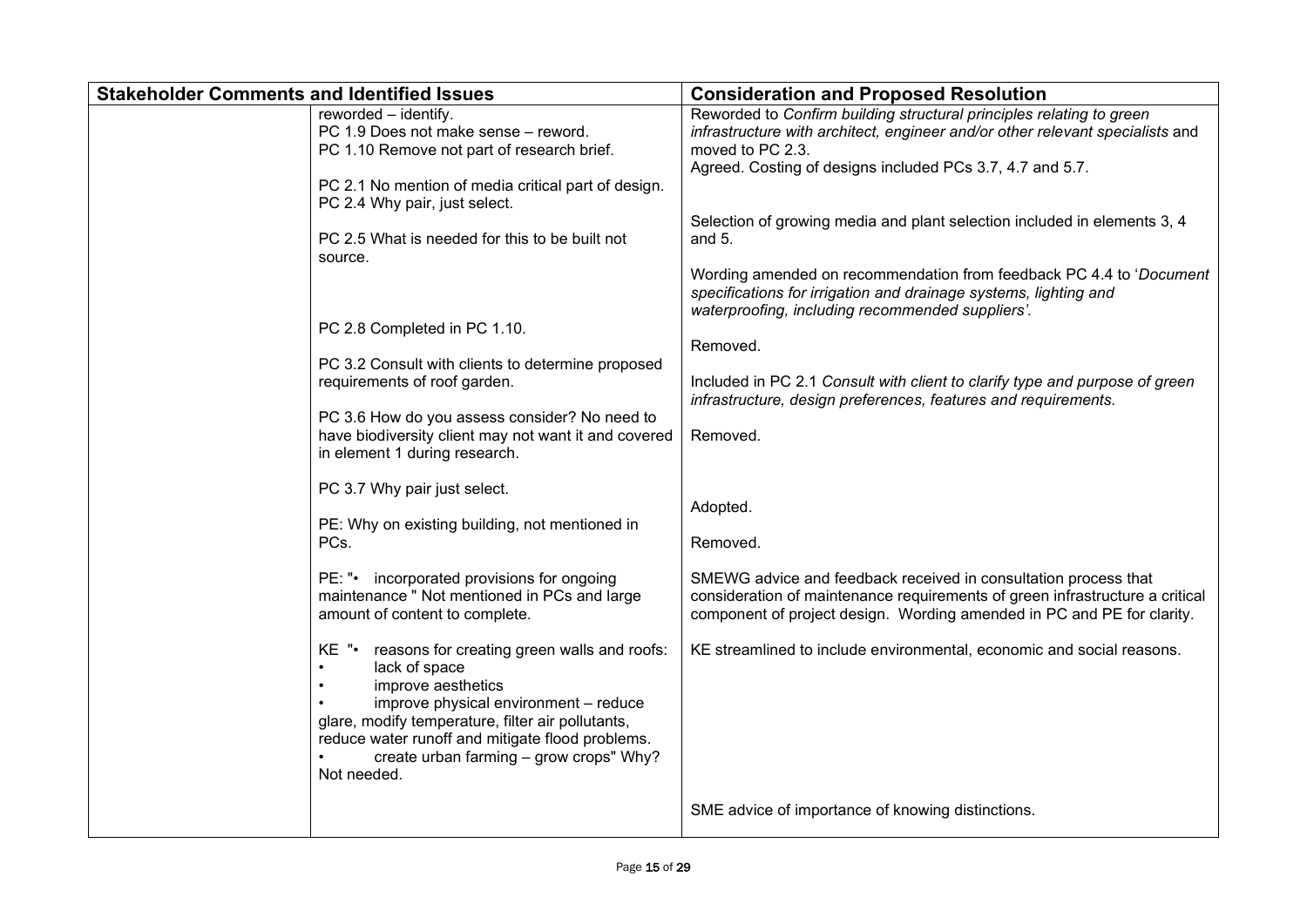| <b>Stakeholder Comments and Identified Issues</b> |                                                                                                                                                                                                                                                                                                                                                                           | <b>Consideration and Proposed Resolution</b>                                                                                                                                                                                                                                                                                                                                                                                                                                                                                                                                                                                                                                                 |
|---------------------------------------------------|---------------------------------------------------------------------------------------------------------------------------------------------------------------------------------------------------------------------------------------------------------------------------------------------------------------------------------------------------------------------------|----------------------------------------------------------------------------------------------------------------------------------------------------------------------------------------------------------------------------------------------------------------------------------------------------------------------------------------------------------------------------------------------------------------------------------------------------------------------------------------------------------------------------------------------------------------------------------------------------------------------------------------------------------------------------------------------|
|                                                   | types of green roofs: " Too much<br>KE".<br>information and another unit of competency (too<br>large in content).                                                                                                                                                                                                                                                         | Removed.                                                                                                                                                                                                                                                                                                                                                                                                                                                                                                                                                                                                                                                                                     |
|                                                   | AC: "• digitally based hardware and software<br>design systems " Not necessary disadvantage<br>those not using digital can hand draw - do students<br>complete CAD unit first.<br>AC "• manufacturer's fixing and fastening<br>specifications for green wall and green facade                                                                                             | Thank you for your feedback.<br>Removed this reference in the AC.                                                                                                                                                                                                                                                                                                                                                                                                                                                                                                                                                                                                                            |
|                                                   | systems " Is this information readily available via<br>research? May not want to supply.                                                                                                                                                                                                                                                                                  |                                                                                                                                                                                                                                                                                                                                                                                                                                                                                                                                                                                                                                                                                              |
| Industry, VIC                                     | It would be helpful if the Design component<br>included references to checking the status of any<br>permit or other legislative requirements as part of<br>the design process.<br>KE "reasons for creating green walls and roofs:"<br>Another reason for creating green roofs is to<br>achieve appropriate compliance with relevant<br>building performance rating tools. | Adopted.<br>PC 1.2 Access and interpret building regulations, standards and codes and<br>local government policy, procedures and permits to determine applicable<br>restrictions or limitations relating to green infrastructure.<br>Comment: Thanks for the information. KE streamlined to include<br>environmental, economic and social reasons.                                                                                                                                                                                                                                                                                                                                           |
|                                                   | KE "characteristics, properties and limitations of<br>materials and plants used for green infrastructure:"<br>An additional characteristic which should be added<br>is sensor equipment and integration with Building<br>Information Management (BIM) systems.                                                                                                            | Adopted and added to KE.                                                                                                                                                                                                                                                                                                                                                                                                                                                                                                                                                                                                                                                                     |
| RTO, VIC                                          | General: Concerned that the unit is too big. There<br>are 36 PCs, double most diploma level units.<br>Learner would have to design for all three<br>situations.                                                                                                                                                                                                           | Comment: The number of PCs have been streamlined and reduced where<br>PC were duplicated. SMEWG advice in development was to include design<br>for the three different infrastructures.<br>The SMEWG confirmed that whilst the unit is 'big' it needs to be kept as<br>one unit. If someone is interested in entering the green infrastructure<br>industry, they need to know these different building styles and techniques.<br>Some development sites may have all three different building styles<br>incorporated into a design.' 'Business and industry professionals have<br>already set this precedent as those who specialise in one of these niche<br>areas specialise in them all'. |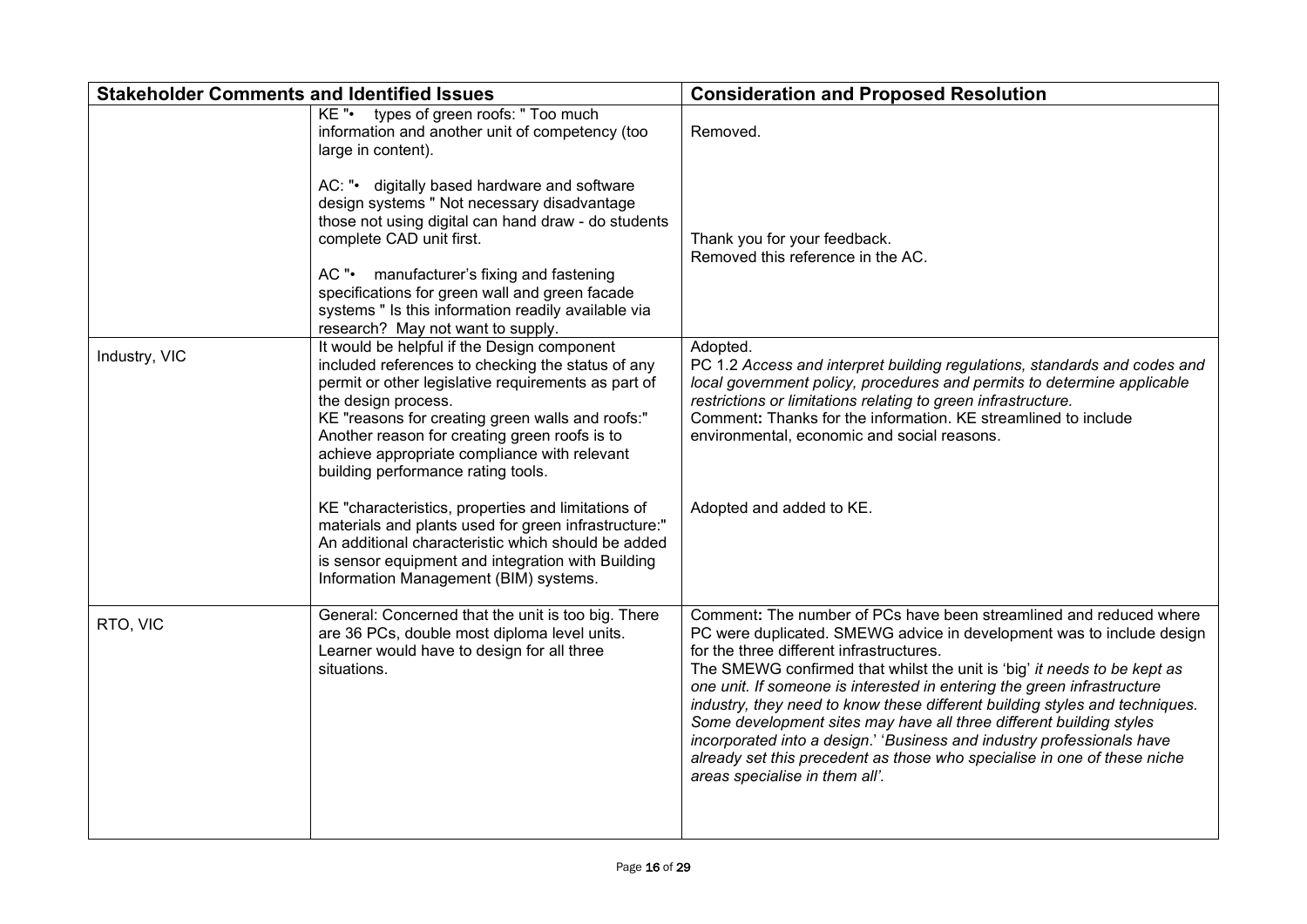| <b>Stakeholder Comments and Identified Issues</b>                                                                                                                                                                                                                                                                                                                                                                                                                                                                                                                        | <b>Consideration and Proposed Resolution</b>                                                                                                                                                                                                                                                        |
|--------------------------------------------------------------------------------------------------------------------------------------------------------------------------------------------------------------------------------------------------------------------------------------------------------------------------------------------------------------------------------------------------------------------------------------------------------------------------------------------------------------------------------------------------------------------------|-----------------------------------------------------------------------------------------------------------------------------------------------------------------------------------------------------------------------------------------------------------------------------------------------------|
| APP: "information for application in designing roof<br>gardens, green walls and facades." This wording<br>makes it unclear that the objective of the unit is to<br>design (as suggested in the elements). Wouldn't<br>they research green infrastructure and construction<br>information in preparation to design (element 1).<br>Suggest simplifying the Application statement to<br>make clear that the unit is for designing roof<br>gardens, green walls and facades.                                                                                                | Thank you for the feedback. Wording has been amended to:<br>This unit of competency describes the skills and knowledge required to<br>design roof gardens, vertical gardens and green facades, in consultation<br>with system/component suppliers, building professionals and other<br>specialists. |
| Element 1, 2, 3, 4 - This element is too big.<br>Suggest breaking this element up into two. Perhaps<br>the first focussed on building regulations,<br>standards, codes, structural principle, interpreting<br>construction plans, planning procedures,<br>organisational procedures.<br>Non-site specific PCs. The second can relate to<br>the client brief and the site. This could include 1.2,<br>1.4, 1.5, 1.6 and 1.7. Reading through elements 2,<br>3, and 4 they all repeat PCs from this first one. PCs<br>2, 3 and 4 could almost be units in their own right. | Comment: The separation of element 1 into 2 elements and streamlining<br>PCs from other elements where duplicated has been adopted.                                                                                                                                                                 |
| PC1.8 Already done in 1.1?                                                                                                                                                                                                                                                                                                                                                                                                                                                                                                                                               | Agreed, and PC 1.1 now 1.2 reworded in response to consolidated<br>feedback.                                                                                                                                                                                                                        |
| PC1.10 A bit soon to do that?<br>PC 2.2 Was this partly done in 1.2?<br>PC 2.4 Wouldn't you need to have come up with a                                                                                                                                                                                                                                                                                                                                                                                                                                                  | Agreed, calculating costs of designed projects has been incorporated into<br>elements 3, 4 and 5.<br>Agree. Amended PC 2.2 to Identify project location and complete site<br>analysis.                                                                                                              |
| preliminary or draft design prior to 2.4, 2.5 and 2.6.<br>PC 2.4 "and pair" delete.                                                                                                                                                                                                                                                                                                                                                                                                                                                                                      | Wording amended to: Prepare a design concept of proposed [], confirm<br>with specialists and/or building professionals and present to client.                                                                                                                                                       |
| PC 2.5 This is an open ended PC.                                                                                                                                                                                                                                                                                                                                                                                                                                                                                                                                         | Wording amended to: Consult growing media specialist to determine media<br>characteristics and functionality, and select plants based on the location<br>conditions, system design and maintenance requirements.                                                                                    |
| PC2.7 Put before 2.4.                                                                                                                                                                                                                                                                                                                                                                                                                                                                                                                                                    | Wording amended to: Document specifications for irrigation and drainage<br>systems, lighting and waterproofing, including recommended suppliers.                                                                                                                                                    |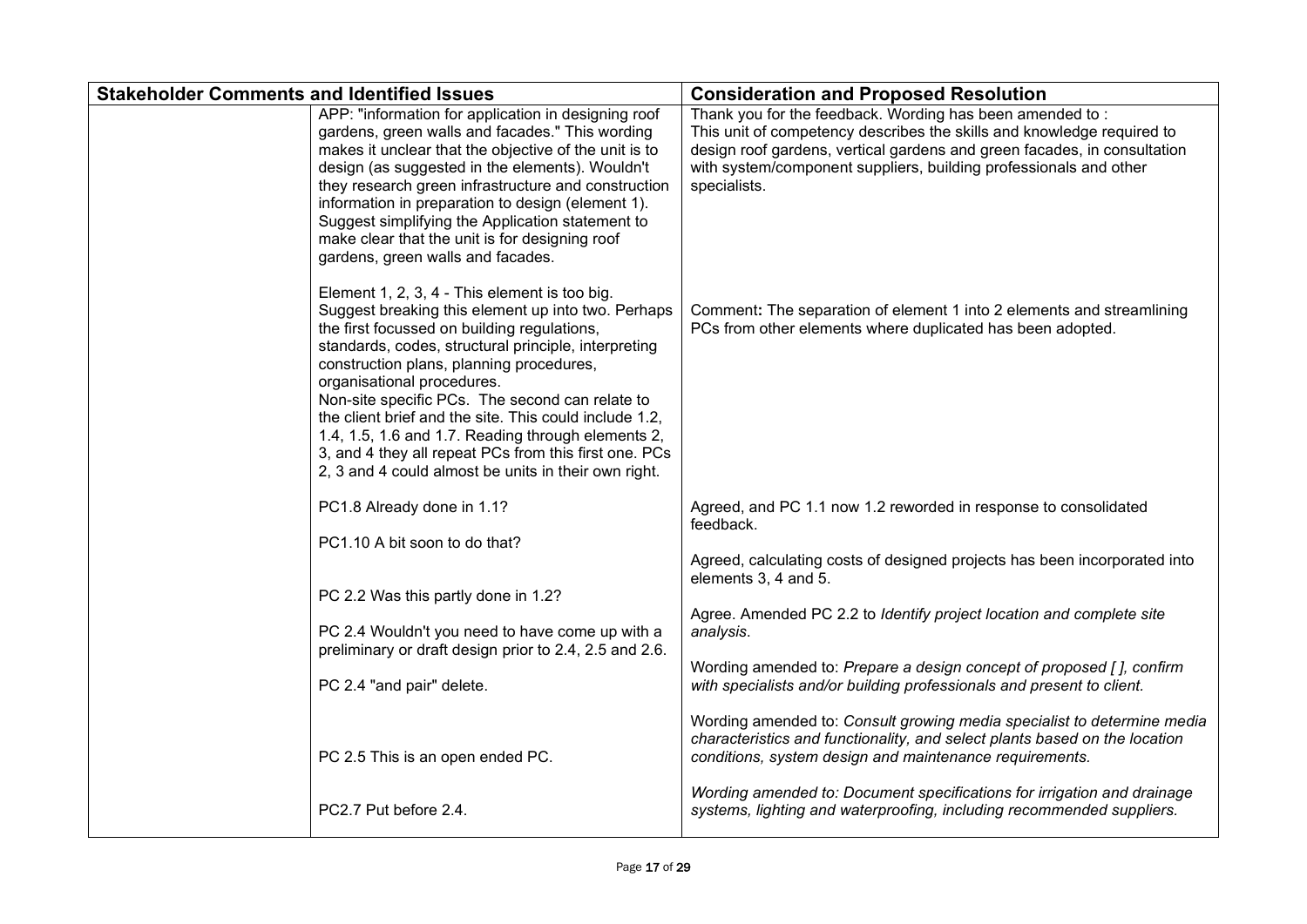| <b>Stakeholder Comments and Identified Issues</b>                                                                                                                                                                                                                                                                                                                                                                                                                                                                                                                                                                                                                                                                  | <b>Consideration and Proposed Resolution</b>                                                                                                                                                                                                                                                                                                                                                                                                                                                                                                                                                                                                                                                                                                                                                                                                                                                           |
|--------------------------------------------------------------------------------------------------------------------------------------------------------------------------------------------------------------------------------------------------------------------------------------------------------------------------------------------------------------------------------------------------------------------------------------------------------------------------------------------------------------------------------------------------------------------------------------------------------------------------------------------------------------------------------------------------------------------|--------------------------------------------------------------------------------------------------------------------------------------------------------------------------------------------------------------------------------------------------------------------------------------------------------------------------------------------------------------------------------------------------------------------------------------------------------------------------------------------------------------------------------------------------------------------------------------------------------------------------------------------------------------------------------------------------------------------------------------------------------------------------------------------------------------------------------------------------------------------------------------------------------|
| Foundation Skill - Reading "infrastructure" Reading<br>and interpreting plans.<br>Foundation Skill - Numeracy "weight" What about<br>interpreting graphs, charts etc.                                                                                                                                                                                                                                                                                                                                                                                                                                                                                                                                              | Wording amended to: Prepare a design concept of proposed [], confirm<br>with specialists and/or building professionals and present to client.<br>Adopted. Amendment to foundation skills to include as suggested.                                                                                                                                                                                                                                                                                                                                                                                                                                                                                                                                                                                                                                                                                      |
| PE: "100" Is a balcony garden similar to a roof?<br>100 metres may be too big.<br>PE dot point 1 "practical" Reword. Hard to provide<br>evidence that something is practical. Was not<br>mentioned in the PCs.<br>PE dot point 1 "functional" Ultimately won't know<br>what is functional unless it is built.<br>PE dot point 1 "sustainable" First time this word<br>appears. Biodiversity, energy (1.5) are aspects of<br>sustainability but it has issues of interpretation<br>similar to the word (sic) green.<br>PE dot point 4 "practical" How do you determine<br>this?<br>KE dot point 1 "• functional requirements and<br>structural capabilities of green infrastructure " How<br>do you determine this? | Comment: Based on consolidated feedback received and confirmation by<br>the SMEWG, PE volume for roof garden has been reduced to 50 square<br>metres.<br>Comment: PE reworded to accommodate consolidated feedback from<br>consultation. PE dot points have been rewritten to state the following:<br>$\bullet$<br>designed compliant green infrastructure that meets the client<br>requirements<br>$\bullet$<br>complied with local government policy and procedures, building<br>regulations, standards and codes<br>complied with the project design parameters set by an engineer<br>$\bullet$<br>used measurements and formulas to calculate material quantities and<br>project costs<br>incorporated provision of access and egress for construction and<br>maintenance<br>developed a maintenance program to ensure sustainability of the green<br>infrastructure.<br>Removed. KEs reworded to: |
| KE dot point 4 "• ecosystems and habitat<br>restoration in urban areas " Remove this as it is too<br>vague a statement. Need to be more specific e.g.<br>the ecosystem services that can be provided by<br>roof gardens, green walls and facades. Some of<br>these elements are listed under features and<br>benefits.<br>KE dot point 9 "plants" Perhaps include the<br>selection of plants separately.                                                                                                                                                                                                                                                                                                           | professional practice requirements in green infrastructure design<br>factors influencing green infrastructure design for existing and new<br>buildings.<br>Comment: as above the KE has been amended to accommodate<br>consolidated feedback. This dot point has been removed.<br>Thank you. Plants have been listed as separate KE to materials.                                                                                                                                                                                                                                                                                                                                                                                                                                                                                                                                                      |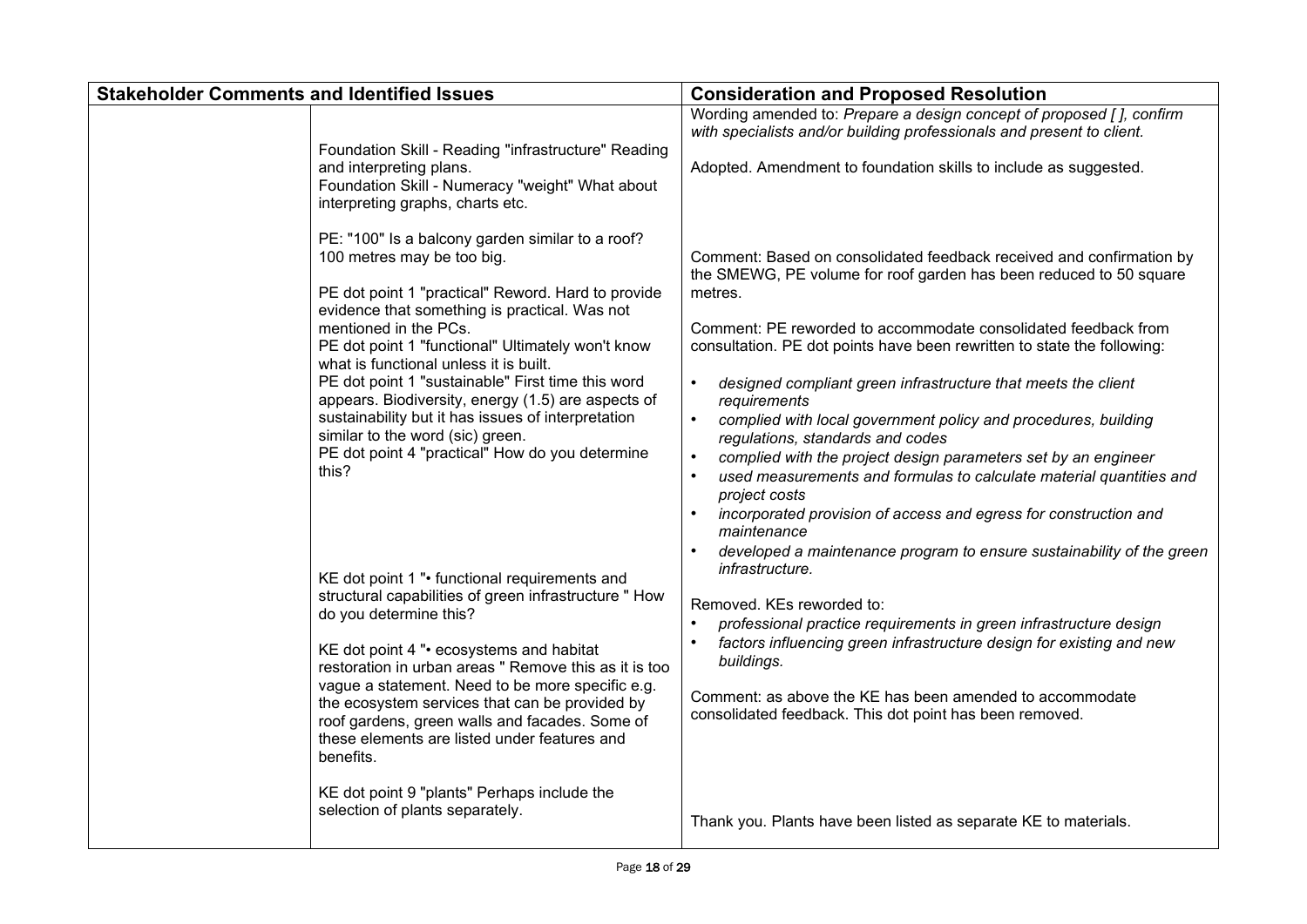| <b>Stakeholder Comments and Identified Issues</b> |                                                                                                                                                                                                                                                                                                                                                                                                                                                                                 | <b>Consideration and Proposed Resolution</b>                                                                                                                                                                                                                                                                                                                                                                |
|---------------------------------------------------|---------------------------------------------------------------------------------------------------------------------------------------------------------------------------------------------------------------------------------------------------------------------------------------------------------------------------------------------------------------------------------------------------------------------------------------------------------------------------------|-------------------------------------------------------------------------------------------------------------------------------------------------------------------------------------------------------------------------------------------------------------------------------------------------------------------------------------------------------------------------------------------------------------|
|                                                   | AC "• digitally based hardware and software design<br>systems " Not in PCs, PE or KE.                                                                                                                                                                                                                                                                                                                                                                                           | Thank you, removed in conjunction with other feedback received.                                                                                                                                                                                                                                                                                                                                             |
| RTO, WA                                           | General comment:                                                                                                                                                                                                                                                                                                                                                                                                                                                                |                                                                                                                                                                                                                                                                                                                                                                                                             |
|                                                   | As a subject matter expert, a TAFE educator and<br>assessor, I am adamant that the unit is<br>undeliverable in its current form.<br>As such, I would advise that SMTAFE does not<br>incorporate the current version of the unit into<br>either our Certificate IV of Landscape Design,<br>Diploma of Landscape Design or horticulture<br>qualifications.<br>This is a very high-level unit. Even when amended<br>it would require at least 80-120 teaching hours to<br>deliver. | Comment: Thank you for participating in the consultation and for providing<br>detailed feedback. With the amendments made to the unit following first<br>draft consultation, including your suggestions, the size of the unit has been<br>reduced which should make the unit more attractive to your organisation to<br>put onto scope once it has been endorsed and available on the National<br>Register. |
|                                                   | ELEMENT 1: Research green infrastructure<br>designs.                                                                                                                                                                                                                                                                                                                                                                                                                            | Comment: As the feedback was consolidated, there have been a<br>considerable number of amendments across the elements and PCs.                                                                                                                                                                                                                                                                              |
|                                                   | 1.1 Change to - Read and interpret construction<br>plans, local government policy, procedures and<br>permits to determine applicable restrictions or<br>limitations relating to green infrastructure.                                                                                                                                                                                                                                                                           | Adopted: PC 1.2 amended to 'access and interpret building regulations,<br>standards and codes and local government policy, procedures and permits<br>to determine applicable restrictions or limitations relating to green<br>infrastructure'.                                                                                                                                                              |
|                                                   | 1.3 Change to - Follow relevant organisational<br>design policies and procedures.                                                                                                                                                                                                                                                                                                                                                                                               | Removed based on the consolidated feedback gathered during the first<br>draft consultation phase.                                                                                                                                                                                                                                                                                                           |
|                                                   | 1.5 Change to - Ascertain environmental, energy<br>efficiency and maintenance impacts of green<br>infrastructure design. Note: remove biodiversity -<br>whilst this is a benefit it is not applicable to all<br>green wall infrastructure e.g. indoor green walls.                                                                                                                                                                                                              | Biodiversity removed. Move to PC 1.3 and Amended wording 'Identify<br>environmental and energy efficiency impacts of green infrastructure'.                                                                                                                                                                                                                                                                 |
|                                                   | 1.9 Change to - Consider building structural<br>principles relating to green infrastructure as<br>identified by an engineer.                                                                                                                                                                                                                                                                                                                                                    | Adopted with variation. PC 2.3 Confirm building structural principles relating<br>to green infrastructure with architect, engineer and/or other relevant<br>specialists.                                                                                                                                                                                                                                    |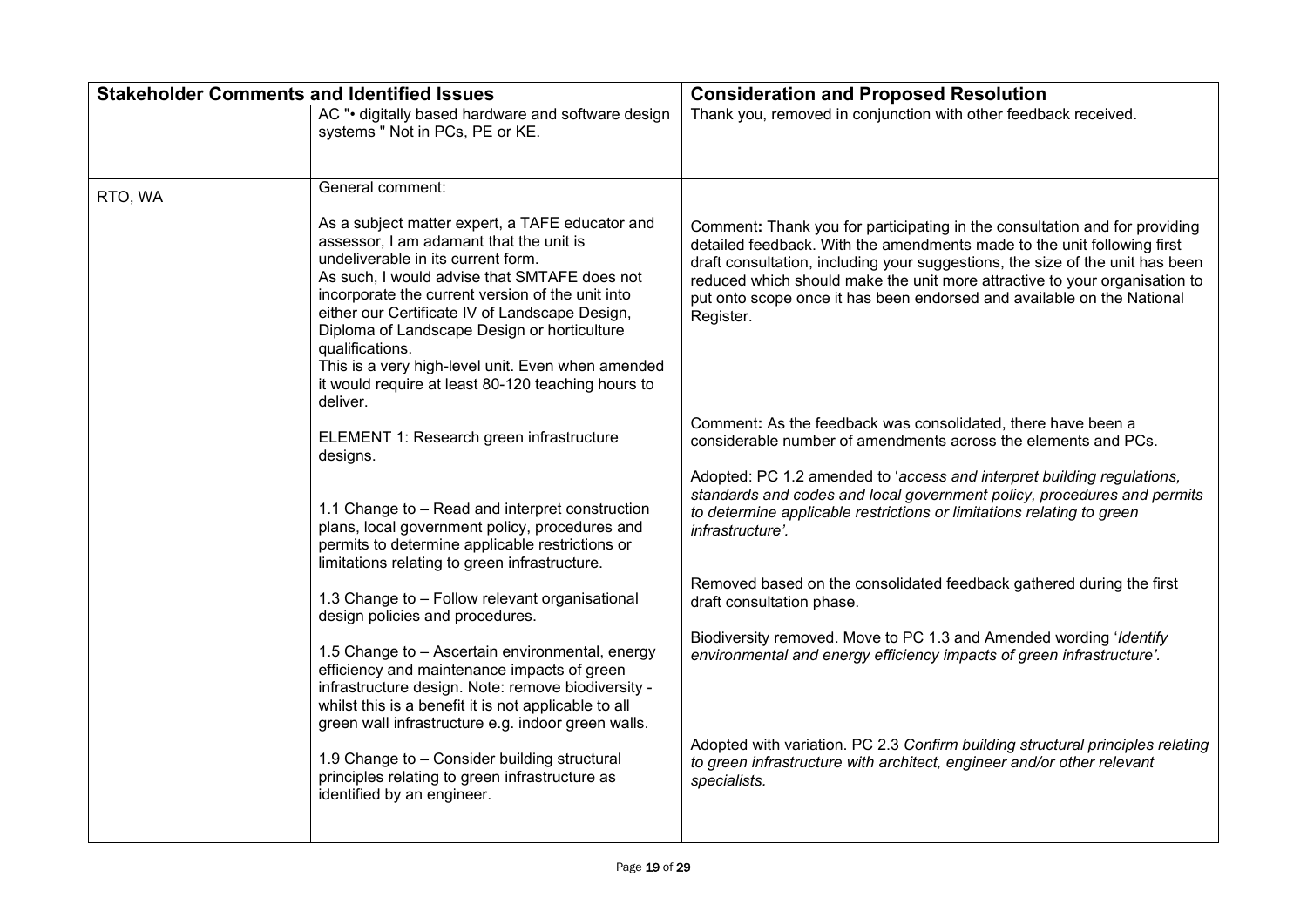| <b>Stakeholder Comments and Identified Issues</b> |                                                                                                                                                                                                                                                                      | <b>Consideration and Proposed Resolution</b>                                                                                                                                                                                                                                                                                  |
|---------------------------------------------------|----------------------------------------------------------------------------------------------------------------------------------------------------------------------------------------------------------------------------------------------------------------------|-------------------------------------------------------------------------------------------------------------------------------------------------------------------------------------------------------------------------------------------------------------------------------------------------------------------------------|
|                                                   | ELEMENT 2: Design green walls<br>2.1 Change to - Undertake a site assessment to<br>determine the location of green infrastructure,<br>aspect and dimensions. Note: Green wall locations<br>are not usually specified on plans - this is the role<br>of the designer. | Previous information in PC 2.1 has been incorporated into PC 2.2 Identify<br>project location and complete site analysis.                                                                                                                                                                                                     |
|                                                   | 2.5 Change to - Document specifications for green<br>wall lighting, irrigation and drainage systems,<br>including recommended suppliers.                                                                                                                             | Thank you. Wording amended, now PC 4.4 Document specifications for<br>irrigation and drainage systems, lighting and waterproofing, including<br>recommended suppliers.                                                                                                                                                        |
|                                                   | 2.6 Calculate total weight of green wall materials<br>and fixing fastening system in consultation with<br>suppliers, to ensure the total weight complies with<br>parameters set by an engineer.                                                                      | Suggested wording adopted.                                                                                                                                                                                                                                                                                                    |
|                                                   | 2.7 Change to - Prepare a design concept of<br>proposed green wall and present to client.                                                                                                                                                                            | Suggested wording adopted, with inclusion of confirming the design draft<br>with specialists and/or building professionals prior to presenting to client.                                                                                                                                                                     |
|                                                   | ELEMENT 3: Design roof gardens<br>3.3 Change to - Conduct a site assessment,<br>accurately measuring and recording overall size of<br>proposed green roof space.                                                                                                     | As comment above, PC 2.2 is identifying project location. PC 3.1 amended<br>to Accurately measure and record overall size of proposed green roof<br>space. PC 3.3 now reads Consult growing media specialist and select<br>media and plants based on the location conditions, system design and<br>maintenance requirements   |
|                                                   | 3.6 Change to - Consider and incorporate plant<br>species that encourage local biodiversity.                                                                                                                                                                         | The original content for PC 3.6 has been removed based on consolidated<br>feedback received during the First Draft consultation phase.                                                                                                                                                                                        |
|                                                   | 3.8 Calculate total weight of materials and<br>components in consultation with suppliers, to<br>ensure the total weight complies with parameters<br>set by an engineer.                                                                                              | Suggested wording adopted. Other feedback advised need to include water<br>weight in calculations, as well as the materials and components.<br>PC 3.5 Calculate total weight of materials, components and water in<br>consultation with suppliers, to ensure the total weight complies with<br>parameters set by an engineer. |
|                                                   | 3.9 Remove altogether - this must only be done by<br>a qualified and registered engineer. Note: 3.8<br>above covers the designers' responsibilities.                                                                                                                 | Removed. PC 2.3 amended to include 'confirming' structural principles with<br>architect, engineer or other relevant specialists as per your recommended<br>wording in 1.9 above.                                                                                                                                              |
|                                                   | 3.10 Change to - Prepare a design concept of<br>proposed green roof and present to client.                                                                                                                                                                           | Suggested wording adopted, with inclusion of confirming the design draft<br>with specialists and/or building professionals prior to presenting to client.                                                                                                                                                                     |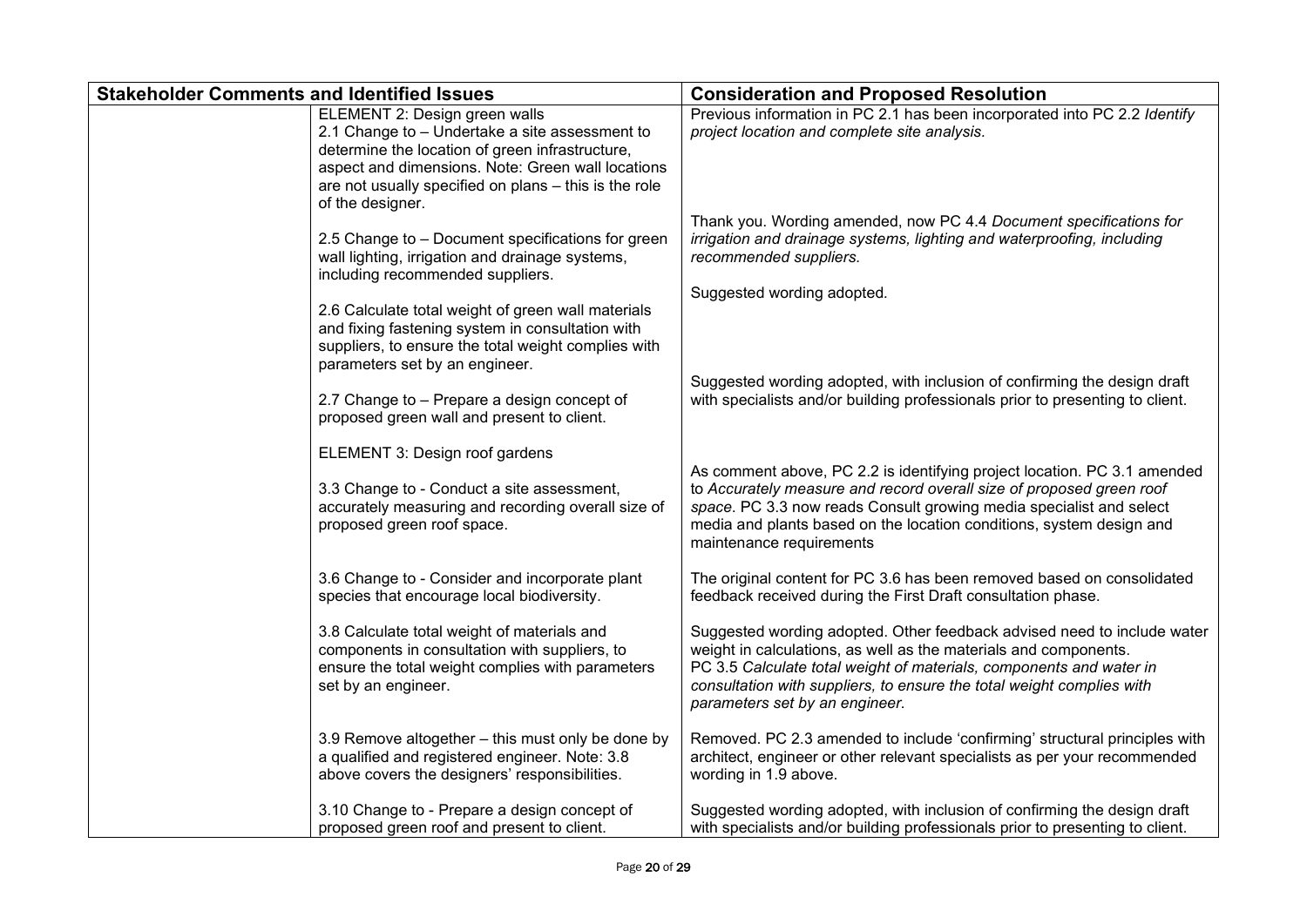| <b>Stakeholder Comments and Identified Issues</b> |                                                                                                                                                                                | <b>Consideration and Proposed Resolution</b>                                                                                                                                                                                  |
|---------------------------------------------------|--------------------------------------------------------------------------------------------------------------------------------------------------------------------------------|-------------------------------------------------------------------------------------------------------------------------------------------------------------------------------------------------------------------------------|
|                                                   | ELEMENT 4: Design green facades<br>4.1 Change to - Consult with the client to<br>determine the intended purpose and objective of<br>the façade.                                | Removed. Refer to PC 2.1 Consult with client to clarify type and purpose of<br>green infrastructure, design preferences, features and requirements.<br>PC 5.2 amended to Confirm the integrity and suitability of the support |
|                                                   | 4.3 Change to - Consider integrity of support<br>structure and consult with engineer to confirm<br>support structure suitability.                                              | structure with engineer.                                                                                                                                                                                                      |
|                                                   | 4.4 Change to - Specify fixing requirements that<br>comply with building codes and standards.                                                                                  | Suggested wording adopted.                                                                                                                                                                                                    |
|                                                   | 4.6 Change to - Prepare a design concept of<br>proposed green roof and present to client.                                                                                      | Suggested wording adopted, with inclusion of confirming the design draft<br>with specialists and/or building professionals prior to presenting to client.                                                                     |
|                                                   | PERFORMANCE EVIDENCE<br>1. Consider reducing minimum roof garden area to<br>50m2 - the average size of residential roof top<br>gardens drafted by most landscape designers. a. | Comment: Minimum roof top garden area of 50m2 adopted.                                                                                                                                                                        |
|                                                   | Change to - Designed practical, functional green<br>infrastructure, considering sustainable principles<br>which meets the client's requirements.                               | Amended to designed compliant green infrastructure that meets the client<br>requirements to accommodate consolidated feedback.                                                                                                |
|                                                   | b. Change to - Considered local government policy<br>and procedures, building regulations, standards<br>and codes.                                                             | Amended to complied with local government policy and procedures,<br>building regulations, standards and codes.                                                                                                                |
|                                                   | c. Note: this must only be done by a registered and<br>qualified engineer - not a designer. Change to -<br>Complied with the project design parameters set by<br>an engineer.  | Suggested wording adopted.                                                                                                                                                                                                    |
|                                                   | d. Change to - Considered practical and<br>operational access and egress.                                                                                                      | Amended to incorporated provision of access and egress for construction<br>and maintenance.                                                                                                                                   |
|                                                   | f. Change to - Considered provisions and access<br>for ongoing maintenance.                                                                                                    | See statement above.                                                                                                                                                                                                          |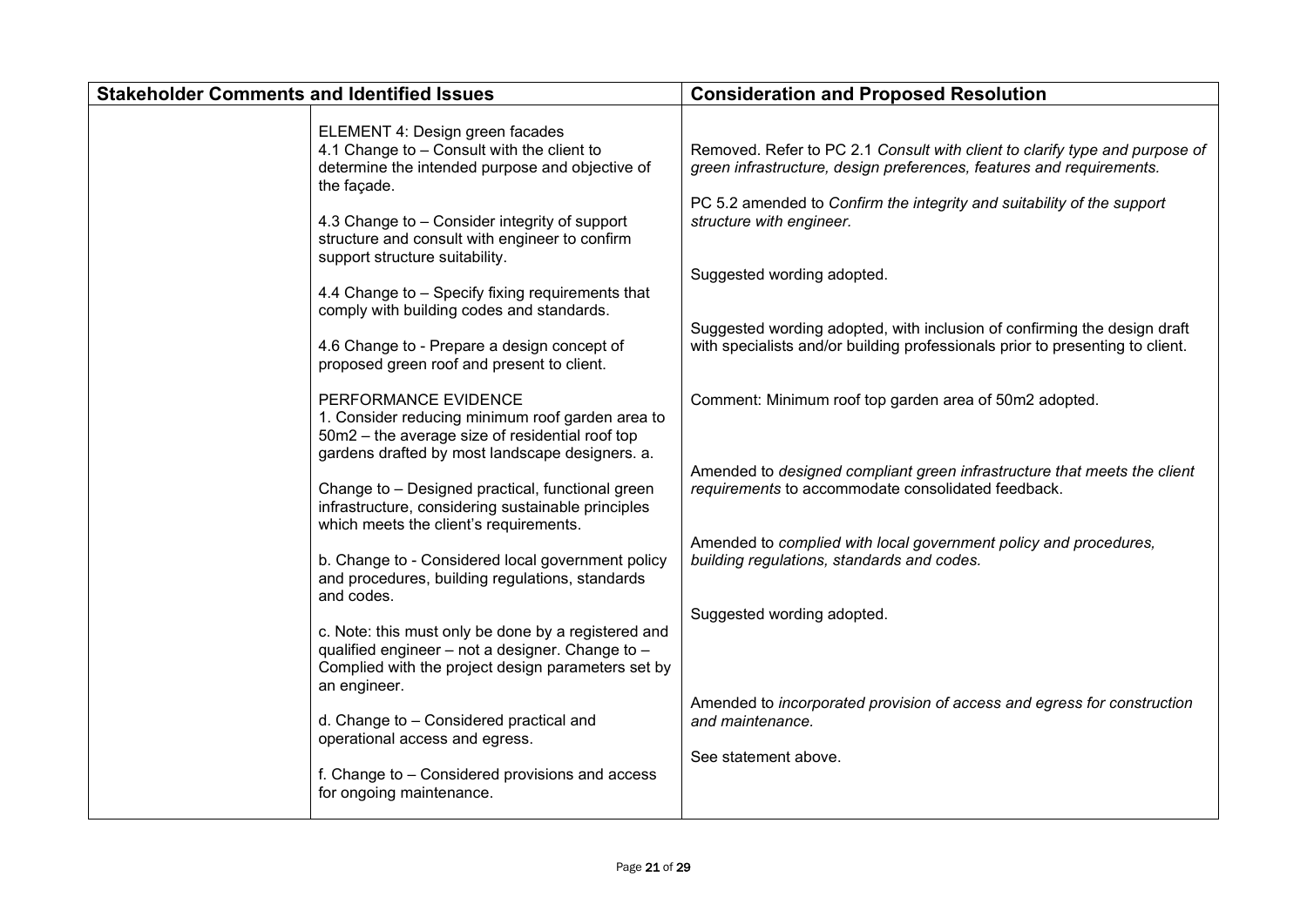| <b>Stakeholder Comments and Identified Issues</b> |                                                                                                                                                                               | <b>Consideration and Proposed Resolution</b>                                                                                                                                              |
|---------------------------------------------------|-------------------------------------------------------------------------------------------------------------------------------------------------------------------------------|-------------------------------------------------------------------------------------------------------------------------------------------------------------------------------------------|
|                                                   | KNOWLEDGE EVIDENCE<br>1. Change to - Functional requirements of green<br>infrastructure. Note: structural parameters must<br>only be determined by a registered and qualified | Removed. Replaced with professional practice requirements in green<br>infrastructure design based on feedback to ensure knowledge of<br>parameters of role.<br>Suggested wording adopted. |
|                                                   | engineer.                                                                                                                                                                     |                                                                                                                                                                                           |
|                                                   | 2. Change to - Factors influencing green<br>infrastructure design for both new and existing<br>building.                                                                      | Suggested wording adopted.                                                                                                                                                                |
|                                                   | 3. Change to - Recirculating and flood-drain green<br>wall systems.                                                                                                           | Removed as suggested.                                                                                                                                                                     |
|                                                   | 4. Remove – This is not applicable to all green<br>infrastructure and should be removed (this is not a<br>sustainability or CLM unit).                                        | Removed as suggested.                                                                                                                                                                     |
|                                                   |                                                                                                                                                                               | Amended to installation and ongoing maintenance access.                                                                                                                                   |
|                                                   | 5.b. Remove - this must only be done by a<br>qualified and registered engineer.<br>d. Change to - Installation access and ongoing<br>maintenance access.                      | Removed as suggested.                                                                                                                                                                     |
|                                                   | f. Remove - Structural risk assessment and<br>planning is done by a qualified engineer only.                                                                                  | KE streamlined to remove 'answers' whilst still ensuring parameters of KE<br>to be covered for consistency of RTO delivery.                                                               |
|                                                   | 7a. Remove – this is giving the answers to the                                                                                                                                | reasons for creating vertical gardens amended to:                                                                                                                                         |
|                                                   | knowledge question; students must determine                                                                                                                                   | environmental<br>economic                                                                                                                                                                 |
|                                                   | themselves.<br>b. As per 7a c. As per 7a d. As per 7a.                                                                                                                        | social.                                                                                                                                                                                   |
|                                                   |                                                                                                                                                                               | As per comment above, amended to KE of features, benefits and risks of<br>green infrastructure.                                                                                           |
|                                                   | 8a. Remove - this is giving the answers to the<br>knowledge question; students must determine<br>themselves.                                                                  |                                                                                                                                                                                           |
|                                                   | b. As per 8a c. As per 8a d. As per 8a e. As per 8a<br>f. As per 8a g. As per 8a h. As per 8a i. As per 8a j.                                                                 |                                                                                                                                                                                           |
|                                                   | As per 8a k. As per 8a l. As per 8a m. As per 8a n.                                                                                                                           | Adopted.                                                                                                                                                                                  |
|                                                   | As per 8a o. As per 8a.                                                                                                                                                       |                                                                                                                                                                                           |
|                                                   | 10. a. Change to - Panel system.<br>b. Change to - Modular system.                                                                                                            |                                                                                                                                                                                           |
|                                                   |                                                                                                                                                                               | Suggested wording adopted.                                                                                                                                                                |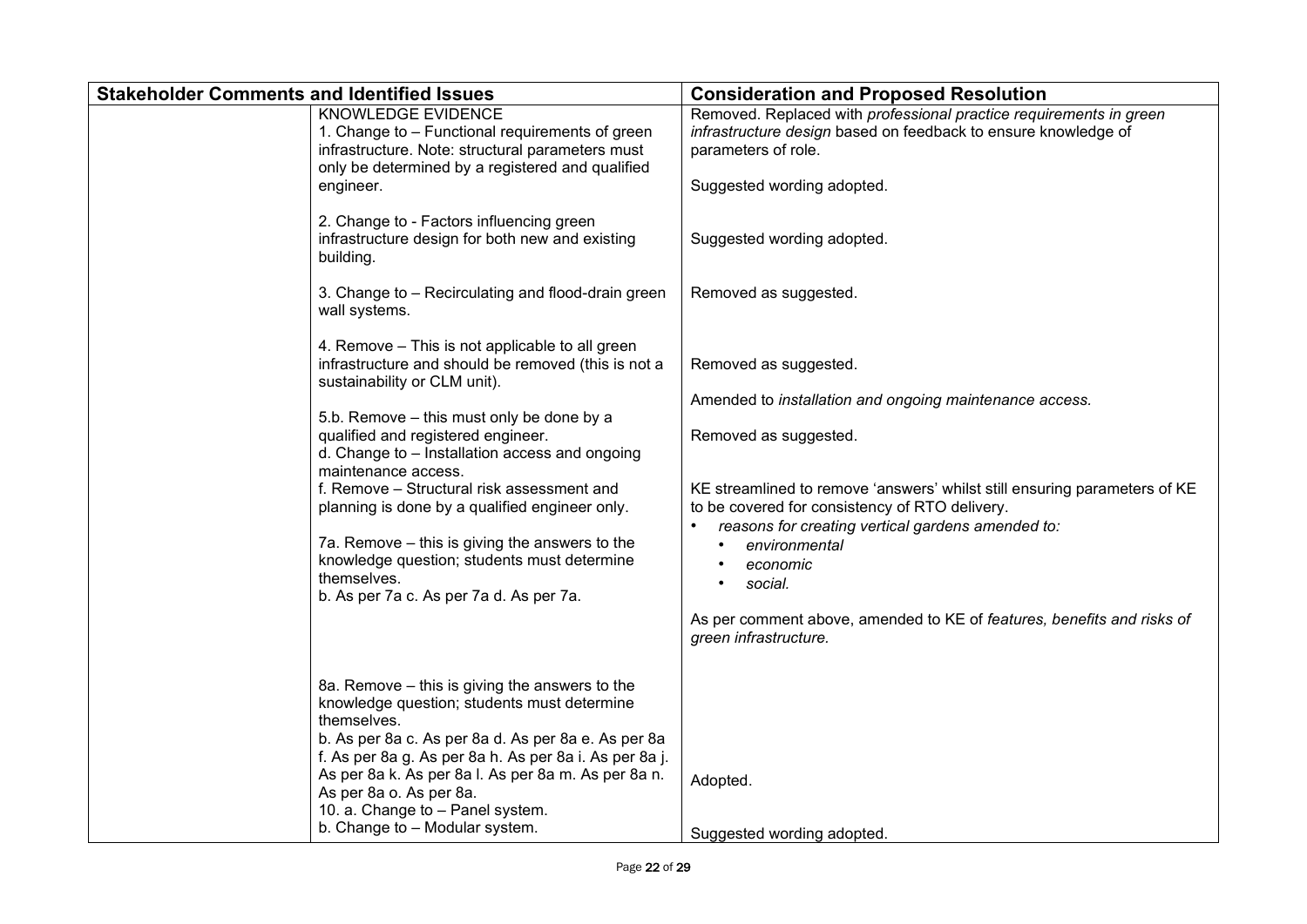| <b>Stakeholder Comments and Identified Issues</b>                                                                                                                                                                                                                                                                                                                                                                                                                                                                                                                                                                                                                                                                                                                                                                                                                                                                                     | <b>Consideration and Proposed Resolution</b>                         |
|---------------------------------------------------------------------------------------------------------------------------------------------------------------------------------------------------------------------------------------------------------------------------------------------------------------------------------------------------------------------------------------------------------------------------------------------------------------------------------------------------------------------------------------------------------------------------------------------------------------------------------------------------------------------------------------------------------------------------------------------------------------------------------------------------------------------------------------------------------------------------------------------------------------------------------------|----------------------------------------------------------------------|
| 11. a. Change to – properties of an extensive green<br>roofs. Note: remove the specifics as this gives<br>students the answers to the knowledge questions.<br>b. Change to – properties of an intensive green<br>roofs. Note: remove the specifics as this gives<br>students the answers to the knowledge questions.<br>c. Remove – this is not conventional. Most green<br>roof can be categorised as either intensive or<br>extensive, otherwise a combination of the principles<br>is applied.<br>12. Change to - Properties of a green façade.<br>14. Change to – Organisational policies and<br>procedures. Quality systems are procedures/policy.<br><b>ASSESSMENT CONDITIONS:</b><br>Not all design is completed using computer-aided<br>drafting programs. This is also not a design<br>requirement, with equally detailed designs able to<br>be produced with 'hand drawing'. Remove this from<br>the assessment conditions. | Suggested wording adopted.<br>Suggested wording adopted.<br>Removed. |

## <span id="page-22-0"></span>AHCGRIXX2 Construct roof gardens, vertical gardens and green facades

| <b>Stakeholder Comments and Identified Issues</b> |                                                                                                                                                                                                   | <b>Consideration and Proposed Resolution</b>                                                                                                                                                                                           |
|---------------------------------------------------|---------------------------------------------------------------------------------------------------------------------------------------------------------------------------------------------------|----------------------------------------------------------------------------------------------------------------------------------------------------------------------------------------------------------------------------------------|
| RTO/TAFE, WA                                      | The unit is undeliverable in its current form within a<br>TAFE or simulated work environment.                                                                                                     | Comment: Thank you for participating in the consultation and for providing<br>detailed feedback. With the amendments made to the unit following first<br>draft consultation, including your suggestions, the size of the unit has been |
|                                                   | I would advise that SMTAFE does not incorporate<br>the current version of the unit into our course<br>delivery.                                                                                   | reduced which should make the unit more attractive to your organisation to<br>put onto scope once it has been endorsed and available on the National<br>Register.                                                                      |
|                                                   | Some aspects of the unit are suitable for those<br>already working for only the largest commercial<br>roof garden and green wall companies, who wish to<br>have their skills recognised/assessed. |                                                                                                                                                                                                                                        |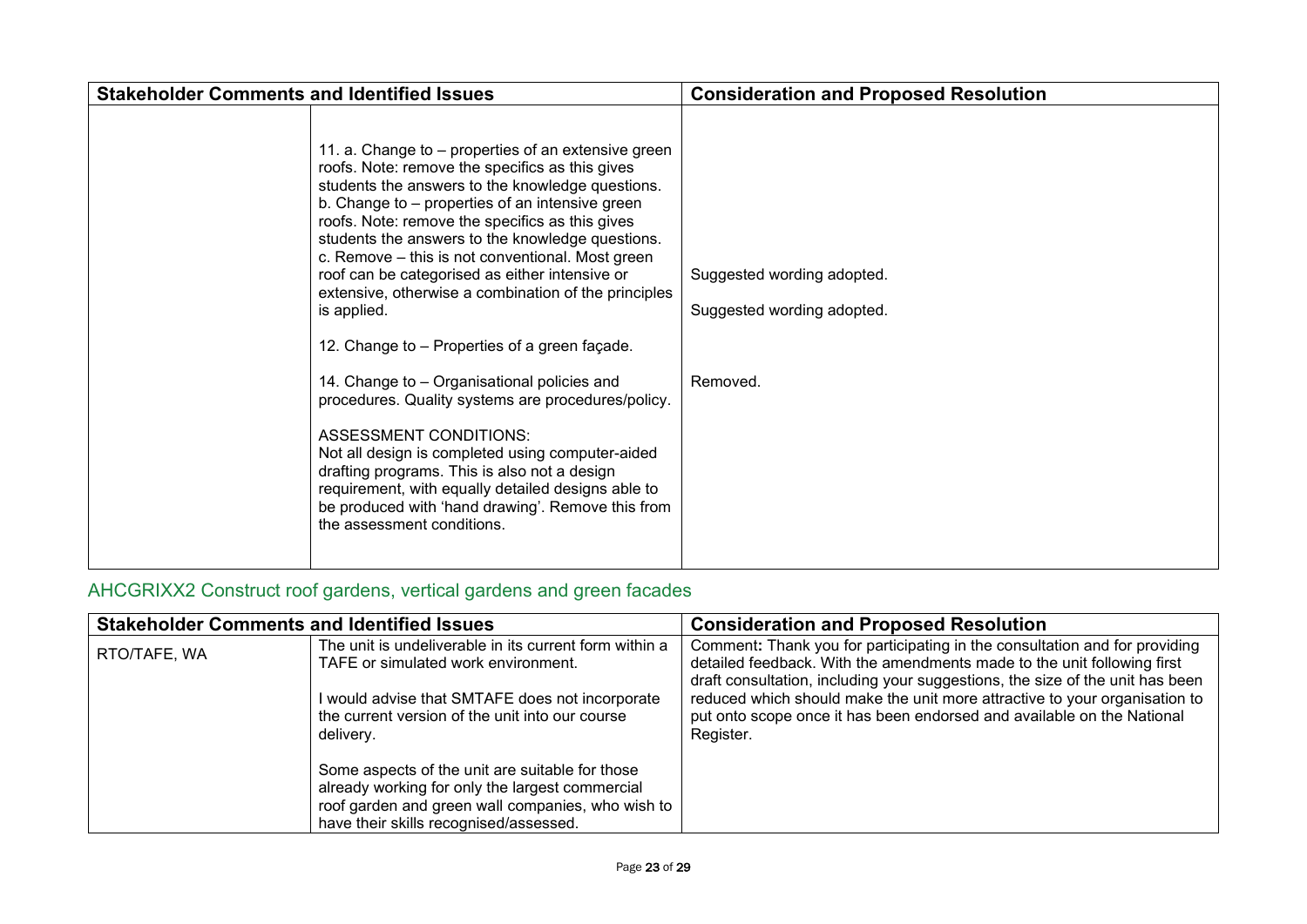| <b>Stakeholder Comments and Identified Issues</b> |                                                                                                                                                                                                           | <b>Consideration and Proposed Resolution</b>                                                                                                                                                    |
|---------------------------------------------------|-----------------------------------------------------------------------------------------------------------------------------------------------------------------------------------------------------------|-------------------------------------------------------------------------------------------------------------------------------------------------------------------------------------------------|
|                                                   |                                                                                                                                                                                                           |                                                                                                                                                                                                 |
| Government, VIC                                   | Title and in application: "build or install" change to<br>construct (sic)                                                                                                                                 | Adopted.                                                                                                                                                                                        |
|                                                   | PC 1.1 Wordy please refine.                                                                                                                                                                               | Wording amended to make for succinct PC 1.1:<br>Read and interpret design plans and specifications, check permits and<br>resolve any discrepancies with designer and/or associated specialists. |
|                                                   | PC 1.2 What does this mean? Same as PC 1.1.                                                                                                                                                               | Removed.                                                                                                                                                                                        |
|                                                   | PC 1.3 Combine Pc 1.3 and 1.6 - complete job<br>safety analysis.                                                                                                                                          | PC 1.2 amended to Complete job safety and environmental analysis,<br>identifying potential hazards and applying control measures                                                                |
|                                                   | PC 1.8 Not applicable at plan stage<br>PC 1.9 Move to element 2,3,4, not completed at<br>this stage                                                                                                       | Element 1 is 'plan and prepare'. Selecting, fitting and using PPE and<br>checking delivered materials is part of preparing.                                                                     |
|                                                   | PC 2.2 Why would you do at this stage (sic). Other<br>parts come first waterproofing etc.                                                                                                                 | Sequence of PC has been amended.                                                                                                                                                                |
|                                                   | PC 4.1 Why may not be in public spot.                                                                                                                                                                     | Good point. PC 4.1 removed, and subsequent PCs renumbered<br>accordingly.                                                                                                                       |
|                                                   | Element 5 "Clean up" Add after each project.                                                                                                                                                              | Element 5 now incorporated as a PC in each project rather than having a<br>separate element for 'Clean up'.                                                                                     |
|                                                   | PE "There must be evidence that the individual<br>has, in an existing building:<br>• built one roof garden with a minimum area of 100<br>square metres<br>• installed one green wall with a minimum of 20 | Comment: Based on feedback received volume of roof garden has been<br>reduced to 50m2.                                                                                                          |
|                                                   | square metres and<br>• installed a green facade with a minimum of 20<br>square metres" Could only be RPL and why<br>existing building.                                                                    | Reference to existing building has been removed.                                                                                                                                                |
|                                                   | KE "• characteristics, properties and limitations of<br>materials and plants used for green infrastructure "<br>Covered in design not required in this unit, not in                                       | Removed.                                                                                                                                                                                        |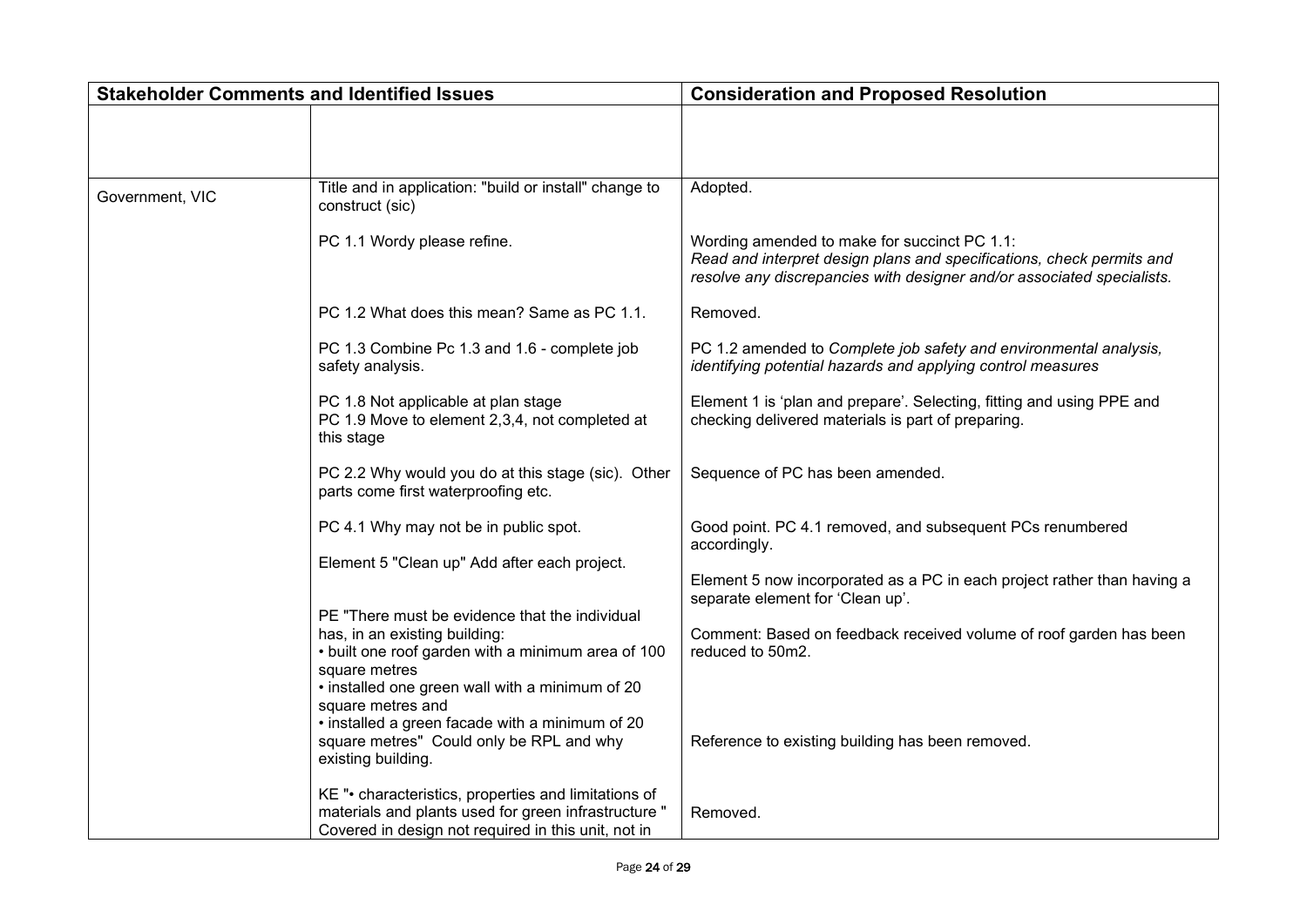| <b>Stakeholder Comments and Identified Issues</b> |                                                                                                                                                                                                                                                                                                                                         | <b>Consideration and Proposed Resolution</b>                                                                                                                                                                                                                                                                                                                                                             |
|---------------------------------------------------|-----------------------------------------------------------------------------------------------------------------------------------------------------------------------------------------------------------------------------------------------------------------------------------------------------------------------------------------|----------------------------------------------------------------------------------------------------------------------------------------------------------------------------------------------------------------------------------------------------------------------------------------------------------------------------------------------------------------------------------------------------------|
|                                                   | PC's.<br>KE ". lighting systems " Design or install?? This<br>unit should on focus on construction.                                                                                                                                                                                                                                     | Wording amended to KE<br>construction requirements for:<br>maintaining integrity of waterproofing materials<br>drainage systems<br>irrigation systems<br>storing and recycling water systems<br>lighting and/or air flow systems                                                                                                                                                                         |
|                                                   | KE "• functional and operational features of plant,<br>equipment, hand and power tools: " Know about<br>these, many are (sic) licensed and not mentioned<br>or relate to PCs.                                                                                                                                                           | Specific list of plant, equipment and tools removed.                                                                                                                                                                                                                                                                                                                                                     |
| Industry, VIC                                     | PC 2.3 "Ensure waterproofing" A leak detection<br>inspector using specialist equipment is often<br>required to 'ensure' waterproofing installed<br>correctly. So perhaps this should be amended to<br>'Ensure waterproofing installation to specific area<br>using approved materials and methods has been<br>inspected and certified'. | Thank you. A variation of this wording has been adopted:<br>Ensure waterproofing installation to the specified area by specialist<br>waterproofer using approved materials and methods, has been inspected<br>and certified.                                                                                                                                                                             |
|                                                   | PC 3.4 "lighting" Consider adding 'lighting and/or<br>air flow equipment'.                                                                                                                                                                                                                                                              | Suggested wording adopted in PC 3.4 and construction requirements of<br>lighting and/or air flow systems included in KE.                                                                                                                                                                                                                                                                                 |
|                                                   | Element 4 Consider adding 4.7 Install sensor<br>equipment and ensure connection with Building<br>Information Management (BIM) system.                                                                                                                                                                                                   | PC 4.6 added. Install sensor equipment and ensure connection with<br>Building Information Management (BIM) system, if applicable.                                                                                                                                                                                                                                                                        |
|                                                   | PE I agree with previous comment about reducing<br>this to 50sqm.                                                                                                                                                                                                                                                                       | Thank you for your feedback. This amendment has been adopted based on<br>the consolidated feedback received during the first draft consultation<br>workshops and agreed by the SMEWG members.                                                                                                                                                                                                            |
| Government, VIC                                   | General Comment: Very big unit                                                                                                                                                                                                                                                                                                          | Consultation with SME confirm that whilst the unit is 'big' the needs to be<br>kept as one unit. 'it needs to be kept as one. If someone is interested in<br>entering the green infrastructure industry, they need to know these different<br>building styles and techniques. Some development sites may have all three<br>different building styles incorporated into a design.' 'Business and industry |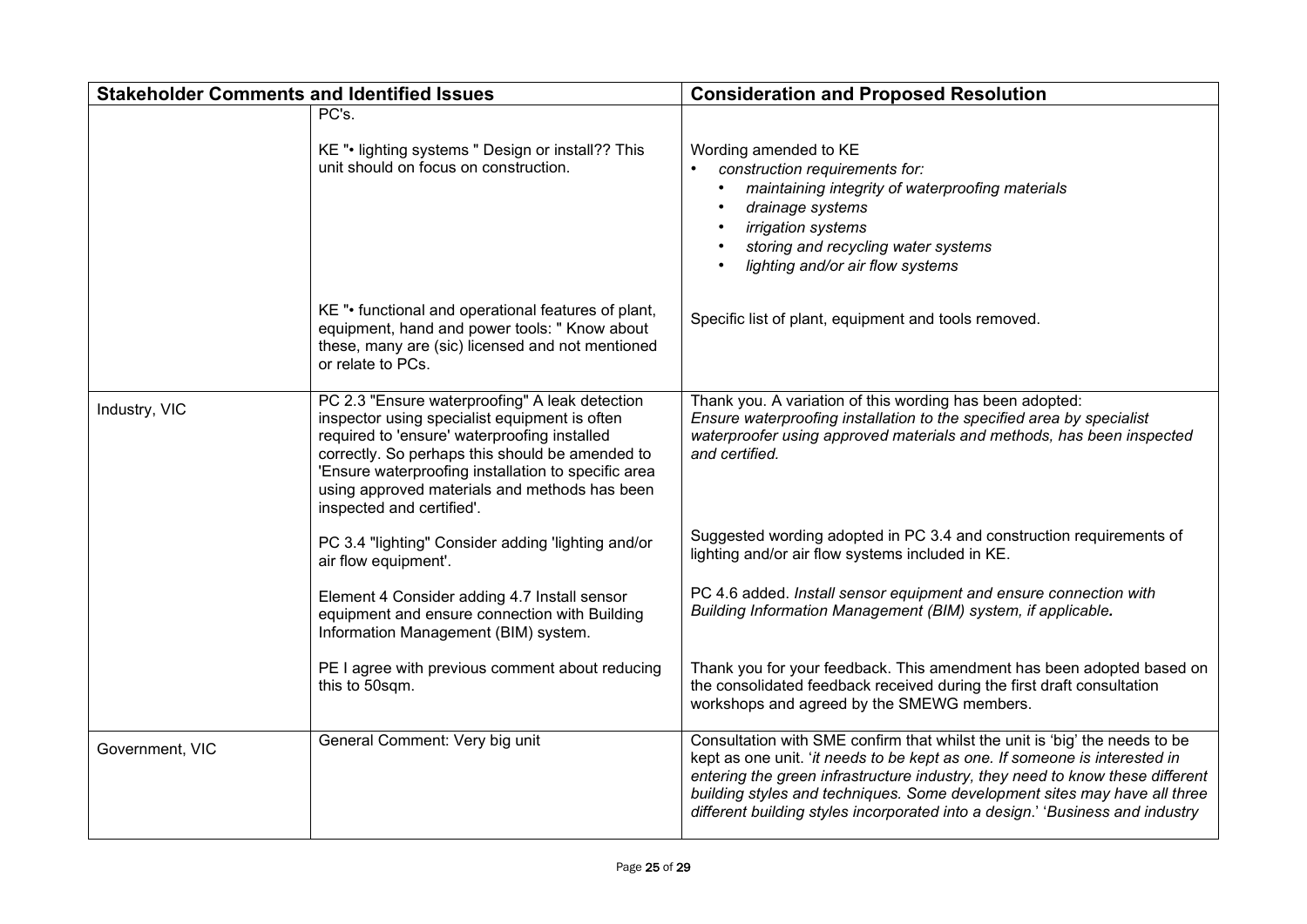| <b>Stakeholder Comments and Identified Issues</b> |                                                                                                                                                                                                                                                                                                                                                        | <b>Consideration and Proposed Resolution</b>                                                                                                                                                                                                                                                                                                                                                                                                                                                                                                                                                                                                                                                                                                                                                                                                                                                                                                |
|---------------------------------------------------|--------------------------------------------------------------------------------------------------------------------------------------------------------------------------------------------------------------------------------------------------------------------------------------------------------------------------------------------------------|---------------------------------------------------------------------------------------------------------------------------------------------------------------------------------------------------------------------------------------------------------------------------------------------------------------------------------------------------------------------------------------------------------------------------------------------------------------------------------------------------------------------------------------------------------------------------------------------------------------------------------------------------------------------------------------------------------------------------------------------------------------------------------------------------------------------------------------------------------------------------------------------------------------------------------------------|
|                                                   | APP: "or install a designed " delete a.<br>Element 1: for? Each project? This element is<br>going to be repeated three times in carrying out<br>elements 2, 3, and 4<br>PC 1.2 "principles" Is this the right word?<br>Determine the requirements using the principles?                                                                                | professionals have already set this precedent as those who specialise in<br>one of these niche areas specialise in them all'.<br>Thanks, changed to "required to construct designed".<br>Comment: The PC has been removed with the requirement to check the<br>plans and 'resolve any discrepancies with the designer and/or associated<br>professionals' including in PC 1.1.<br>Removed. PC 1.2 amended to Complete job safety and environmental<br>analysis, identifying potential hazards and applying control measures.                                                                                                                                                                                                                                                                                                                                                                                                                |
|                                                   | PC1.6 Does this repeat 1.3 to some extent?<br>PC 2.4 "Set out and install irrigation: Irrigation may<br>go in after/with soil.<br>PC 2.7 Might there be some type of mulch, gravel<br>other put in after planting?<br>Element 5 For the three different jobs?<br>PE "100" too big.<br>KE How to plant plants? Cultural requirements of<br>plants used? | Moved to PC 2.6 after draining system and soil profile installed.<br>Comment: Following advice from SME during development, as there were<br>so many variables (mulch, compost, fertiliser, etc) to 'follow designer and/or<br>supplier establishment information'.<br>Element 5 incorporated as PC in each project: Clear the work area by<br>disposing of, reusing or recycling materials, and cleaning, checking for<br>serviceability and storing tools and equipment following workplace and<br>environmental requirements.<br>Comment: This has been reduced to 50m2 based on the consolidated<br>feedback received during the first draft consultation workshops and agreed<br>by the SMEWG members.<br>Thank you for noting this omission.<br>The following KE has been added:<br>planting methods that comply with the growing requirements of<br>individual plant species and cultivars<br>initial establishment needs of plants. |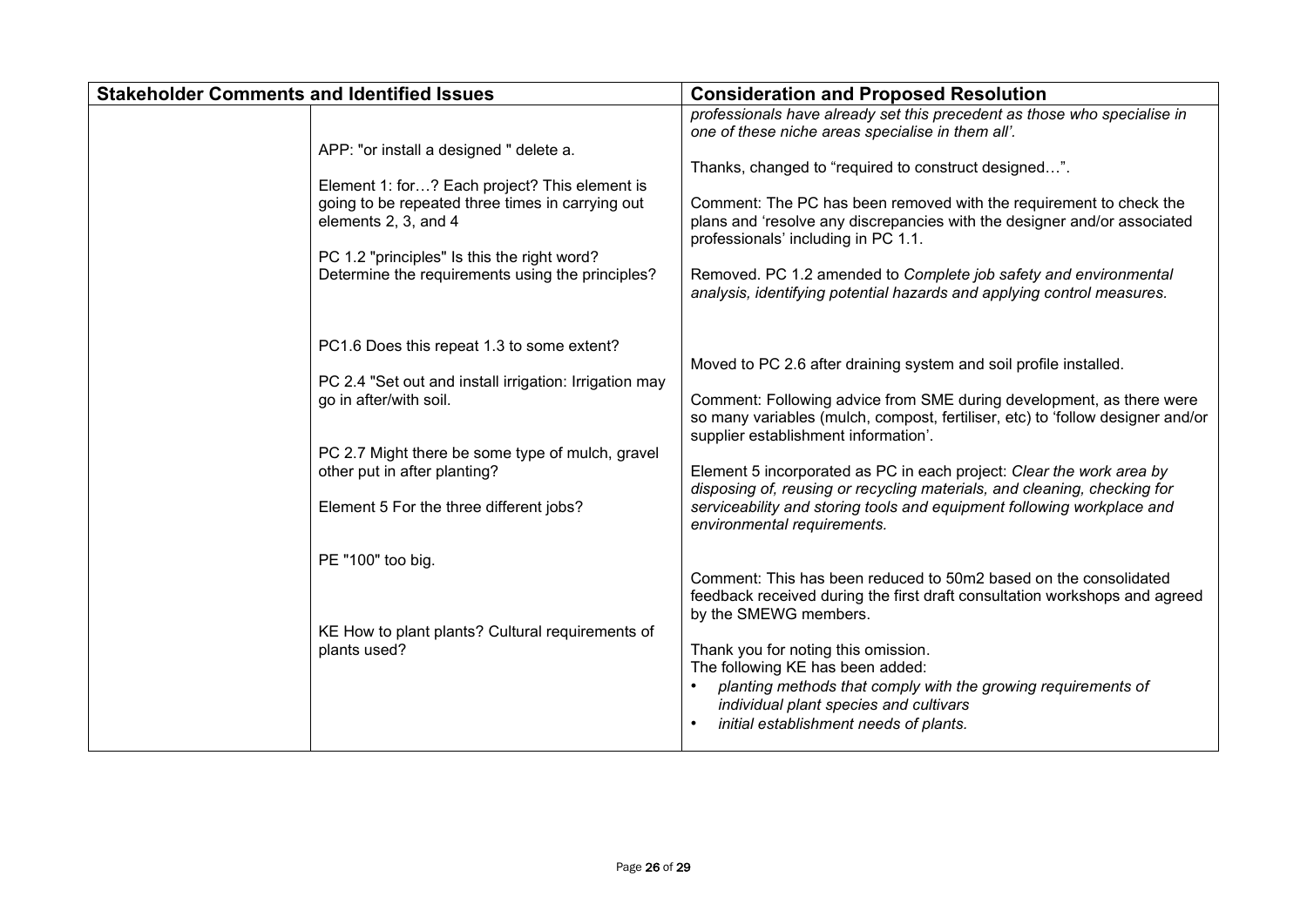| <b>Stakeholder Comments and Identified Issues</b> |                                                                                                                                                                                                                         | <b>Consideration and Proposed Resolution</b>                                                                                                                                                                                                                                                                                                                                                                |
|---------------------------------------------------|-------------------------------------------------------------------------------------------------------------------------------------------------------------------------------------------------------------------------|-------------------------------------------------------------------------------------------------------------------------------------------------------------------------------------------------------------------------------------------------------------------------------------------------------------------------------------------------------------------------------------------------------------|
| RTO, WA                                           | Again, the unit is undeliverable in its current form<br>within a TAFE or simulated work environment.<br>I would advise that SMTAFE does not incorporate<br>the current version of the unit into our course<br>delivery. | Comment: Thank you for participating in the consultation and for providing<br>detailed feedback. With the amendments made to the unit following first<br>draft consultation, including your suggestions, the size of the unit has been<br>reduced which should make the unit more attractive to your organisation to<br>put onto scope once it has been endorsed and available on the National<br>Register. |
|                                                   | Some aspects of the unit are suitable for those<br>already working for only the largest commercial<br>roof garden and green wall companies, who wish to<br>have their skills recognised/assessed.                       |                                                                                                                                                                                                                                                                                                                                                                                                             |
| Government, VIC                                   | PC 1.2 Remove Pc unnecessary.                                                                                                                                                                                           | PC 1.2 removed.                                                                                                                                                                                                                                                                                                                                                                                             |
|                                                   | Swap PC do PC 1.4 before 1.3<br>PC 1.5 move up the order.                                                                                                                                                               | Sequence of PCs amended.                                                                                                                                                                                                                                                                                                                                                                                    |
|                                                   | PC 2.3 Identify and remove weeds.                                                                                                                                                                                       | Suggested wording adopted.                                                                                                                                                                                                                                                                                                                                                                                  |
|                                                   | PC 2.6 Need to identify pests and diseases then<br>eliminate.                                                                                                                                                           | PC 2.6 wording amended to <i>Identify pests and diseases and apply</i><br>appropriate method of eliminating or controlling according to workplace and<br>environmental requirements.                                                                                                                                                                                                                        |
|                                                   | PC 2.9 Refine wording of PC.                                                                                                                                                                                            | Now PC 2.8. Wording amended to Evaluate condition of soil or growing<br>media, top up and add ameliorates or additives, if required.                                                                                                                                                                                                                                                                        |
|                                                   | PC 3.1 "Observe and note" Record.                                                                                                                                                                                       | Amended to 'record'.                                                                                                                                                                                                                                                                                                                                                                                        |
|                                                   | PC 3.3 "Consider" Please remove.                                                                                                                                                                                        | PC 3.3 removed.                                                                                                                                                                                                                                                                                                                                                                                             |
|                                                   | PC 3.4 Change to Schedule next maintenance<br>period.                                                                                                                                                                   | Now PC 3.3 Amended to Record maintenance activity undertaken and<br>schedule next required maintenance activity.                                                                                                                                                                                                                                                                                            |
| Industry, VIC                                     | Element 2: There should be an additional Item 2.10<br>for check sensors and review BIM data for any<br>anomalies (sic).                                                                                                 | The SMEWG confirmed that this should be carried out within Element 1 as<br>part of 'Plan maintenance'. Therefore PC 1.2 added and now reads check<br>sensors and review data for anomalies, if applicable.                                                                                                                                                                                                  |

## <span id="page-26-0"></span>AHCGRIXX3 Maintain roof gardens, vertical gardens and green facades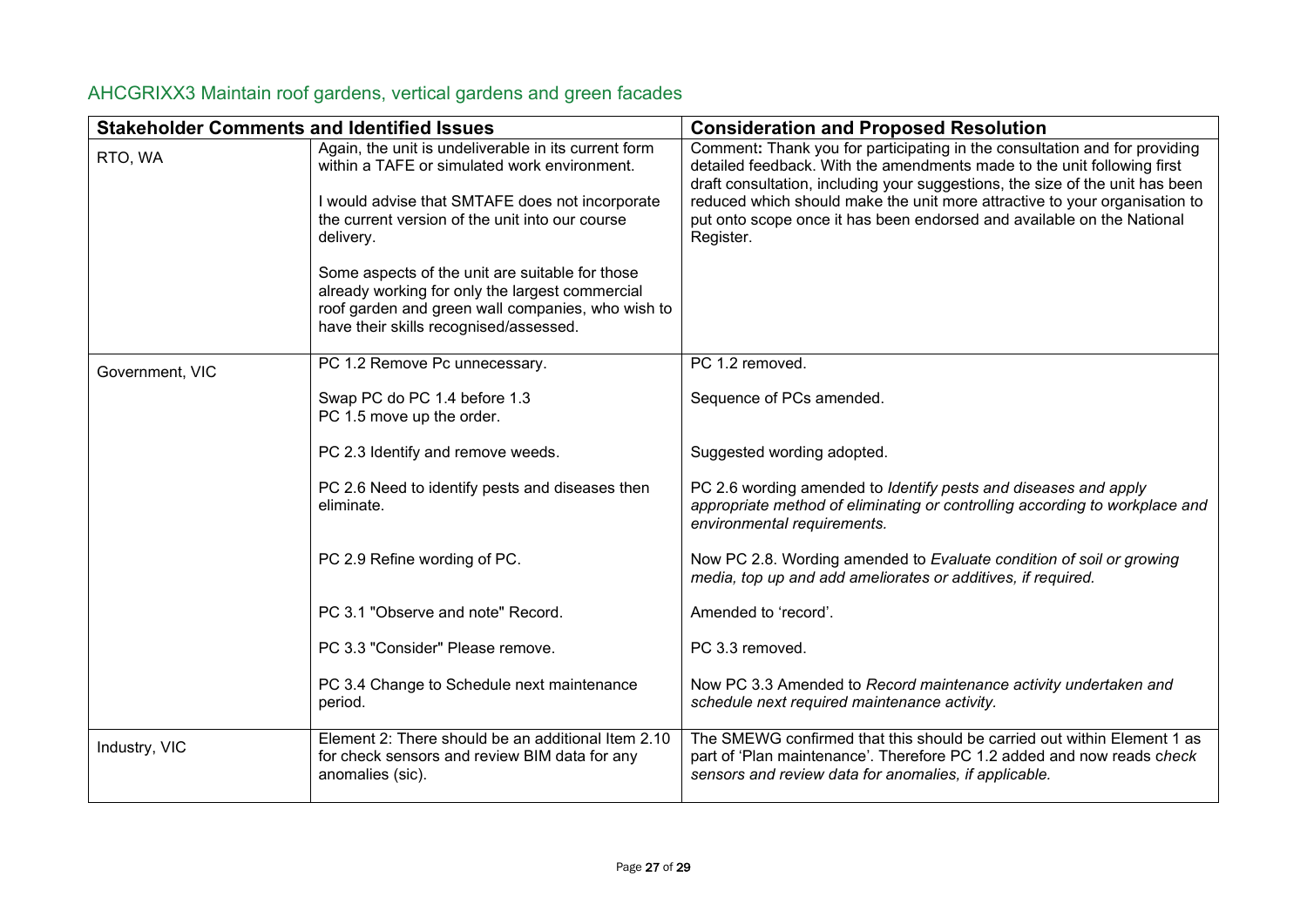| <b>Stakeholder Comments and Identified Issues</b> |                                                                                                                                                                                 | <b>Consideration and Proposed Resolution</b>                                                                                                                            |
|---------------------------------------------------|---------------------------------------------------------------------------------------------------------------------------------------------------------------------------------|-------------------------------------------------------------------------------------------------------------------------------------------------------------------------|
| Government, VIC                                   | Element 1 Plan for maintenance?                                                                                                                                                 |                                                                                                                                                                         |
|                                                   | PC 1.2 Would you have to read them? Need to<br>follow them.                                                                                                                     | Now PC 1.3 and amended to 'follow'.                                                                                                                                     |
|                                                   | PC 1.5 Should be before calculating costs.                                                                                                                                      | Sequence of PC have been amended.                                                                                                                                       |
|                                                   | PC 1.6 The reduction of fire risk should be in the<br>maintenance plan (1.1) not a separate plan.                                                                               | PC 1.6 removed.                                                                                                                                                         |
|                                                   | PC 2.6 "eliminating" May not be able to eliminate -<br>can apply control methods                                                                                                | Amended to 'eliminating or controlling'.                                                                                                                                |
|                                                   | PC2.8 "top up" Top up growing media?                                                                                                                                            | Wording amended to clarify. PC 2.8 Evaluate condition of soil or growing<br>media, top up and add ameliorates or additives, if required.                                |
|                                                   | PC 3.2 "level" Could be condition and volume of<br>growing media.                                                                                                               | Suggested wording adopted.                                                                                                                                              |
|                                                   | PE "100" too big.                                                                                                                                                               | Comment: This has been reduced to 50m2 based on the consolidated<br>feedback received during the first draft consultation workshops and agreed<br>by the SMEWG members. |
|                                                   | PE dot point 1 "irrigation system" Are there always<br>irrigation systems in green roof gardens? Could it<br>be visual inspection of the infrastructure, systems<br>and plants? | Suggested wording adopted.                                                                                                                                              |
|                                                   | PE dot point 2 "spring and autumn or" Delete as<br>seasonal pruning covers it.                                                                                                  | Deleted as suggested.                                                                                                                                                   |
|                                                   | PE dot point 4 "rubbish" And disposed of (weeds,<br>infested or infected material may need special<br>disposal).                                                                | Amended to disposed of vegetation and waste according to workplace and<br>environmental requirements.                                                                   |
|                                                   | KE dot point 3 "•ecosystems and habitat restoration<br>in urban areas " Too vague. Make specific to this                                                                        | Removed.                                                                                                                                                                |
|                                                   | work.                                                                                                                                                                           | Amended wording to clarify:                                                                                                                                             |